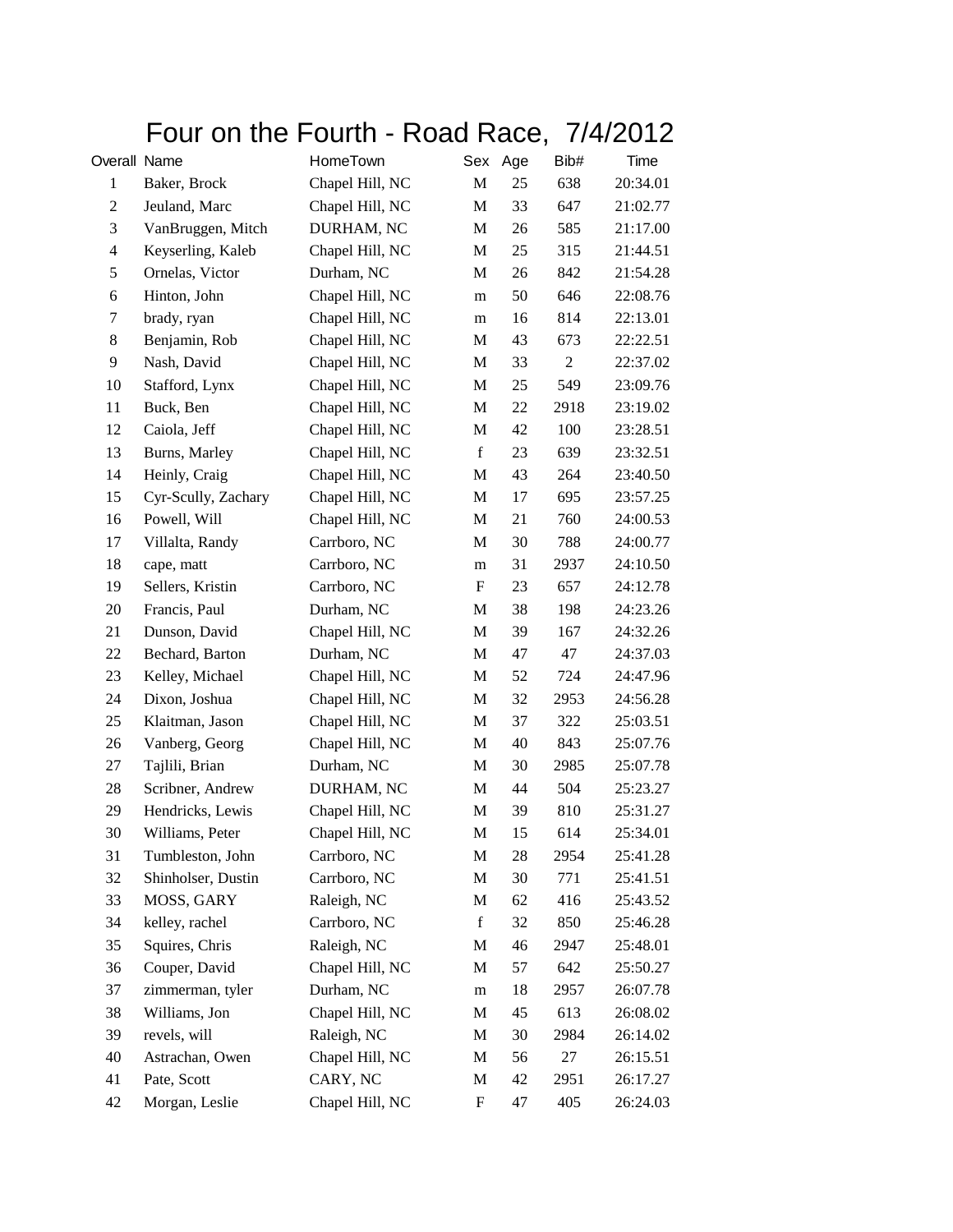| 43 | Selzo, Erick         | Kingston, NY      | M                         | 21 | 508  | 26:26.77 |
|----|----------------------|-------------------|---------------------------|----|------|----------|
| 44 | Werden, Alex         | Chapel Hill, NC   | M                         | 17 | 2870 | 26:29.02 |
| 45 | Van Ord, Tristin     | Chapel Hill, NC   | $\mathbf f$               | 17 | 2840 | 26:29.26 |
| 46 | Silva, Nikolas       | Chapel Hill, NC   | M                         | 15 | 773  | 26:31.77 |
| 47 | Meador, Aubrey       | Mebane, NC        | $\mathbf M$               | 51 | 737  | 26:42.26 |
| 48 | Burns, Chandler      | Chapel Hill, NC   | M                         | 50 | 805  | 26:45.51 |
| 49 | Wodarski, Miranda    | Chapel Hill, NC   | $\boldsymbol{\mathrm{F}}$ | 20 | 792  | 26:48.01 |
| 50 | Murtagh, Rory        | Chapel Hill, NC   | M                         | 49 | 425  | 26:49.01 |
| 51 | Canuto, Jorge        | Durham, NC        | M                         | 23 | 685  | 26:49.03 |
| 52 | Jeffs, Patrick       | Chapel Hill, NC   | M                         | 32 | 298  | 26:50.75 |
| 53 | Zimmerman, Michael   | Durham, NC        | M                         | 21 | 636  | 26:54.76 |
| 54 | bordogna, rachel     | Durham, NC        | $\mathbf f$               | 27 | 682  | 27:01.26 |
| 55 | Louis, Pete          | Apex, NC          | M                         | 46 | 360  | 27:04.78 |
| 56 | Berry, Laura         | RALEIGH, NC       | F                         | 26 | 2970 | 27:05.52 |
| 57 | andrews, justin      | Gaithersburg, MD  | m                         | 39 | 2977 | 27:09.01 |
| 58 | Houck, Scott         | Chapel Hill, NC   | M                         | 27 | 2999 | 27:13.00 |
| 59 | Gilbert, Craig       | DURHAM, NC        | M                         | 52 | 215  | 27:14.26 |
| 60 | Fisher, Jeff         | <b>GRAHAM, NC</b> | M                         | 41 | 192  | 27:15.52 |
| 61 | murray, brendan      | Boone, NC         | m                         | 24 | 826  | 27:19.77 |
| 62 | Byerly, Robert       | Chapel Hill, NC   | M                         | 16 | 95   | 27:24.01 |
| 63 | bigse, kevin         | Chapel Hill, NC   | m                         | 39 | 841  | 27:24.25 |
| 64 | mangarelli, caren    | DURHAM, NC        | F                         | 41 | 373  | 27:25.01 |
| 65 | Starmer, Josh        | Carrboro, NC      | m                         | 37 | 658  | 27:25.03 |
| 66 | Krouse, Nick         | Chapel Hill, NC   | M                         | 25 | 649  | 27:28.27 |
| 67 | Zabel, Rebecca       | Chapel Hill, NC   | F                         | 24 | 665  | 27:28.28 |
| 68 | Savelli, Lindsay     | Carrboro, NC      | F                         | 20 | 764  | 27:35.51 |
| 69 | bowman, natalie      | Chapel Hill, NC   | $\mathbf f$               | 34 | 74   | 27:37.00 |
| 70 | Applewhite, Derek    | Durham, NC        | M                         | 32 | 21   | 27:37.26 |
| 71 | Houck, Keith         | Chapel Hill, NC   | M                         | 54 | 2943 | 27:40.26 |
| 72 | Diaz, Brian          | Chapel Hill, NC   | M                         | 36 | 157  | 27:41.51 |
| 73 | guilfoyle, katherine | Chapel Hill, NC   | $\mathbf f$               | 26 | 2974 | 27:42.02 |
| 74 | michael, nathaniel   | Chapel Hill, NC   | m                         | 16 | 393  | 27:42.47 |
| 75 | Watters, Clayton     | Chapel Hill, NC   | M                         | 14 | 2920 | 27:43.52 |
| 76 | Halchin, Roger       | Mebane, NC        | M                         | 59 | 711  | 27:44.27 |
| 77 | pedersen, colin      | Carrboro, NC      | m                         | 30 | 831  | 27:45.02 |
| 78 | robertson, graeme    | Chapel Hill, NC   | m                         | 43 | 2906 | 27:46.51 |
| 79 | schwartz, elliott    | Chapel Hill, NC   | m                         | 19 | 828  | 27:46.77 |
| 80 | Evans, Danika        | DURHAM, NC        | $\boldsymbol{\mathrm{F}}$ | 21 | 177  | 27:50.03 |
| 81 | Coclanis, Angelo     | Chapel Hill, NC   | M                         | 26 | 124  | 27:51.26 |
| 82 | McCulloch, Scott     | Durham, NC        | M                         | 40 | 388  | 27:55.77 |
| 83 | Arundale, Amelia     | Chapel Hill, NC   | $\boldsymbol{\mathrm{F}}$ | 27 | 26   | 27:57.26 |
| 84 | Couper, Rietta       | Chapel Hill, NC   | $\boldsymbol{\mathrm{F}}$ | 53 | 643  | 27:59.01 |
| 85 | Donaldson, Kim       | Chapel Hill, NC   | F                         | 50 | 2839 | 28:00.28 |
| 86 | Kilgallen, Brian     | Chapel Hill, NC   | M                         | 39 | 317  | 28:00.52 |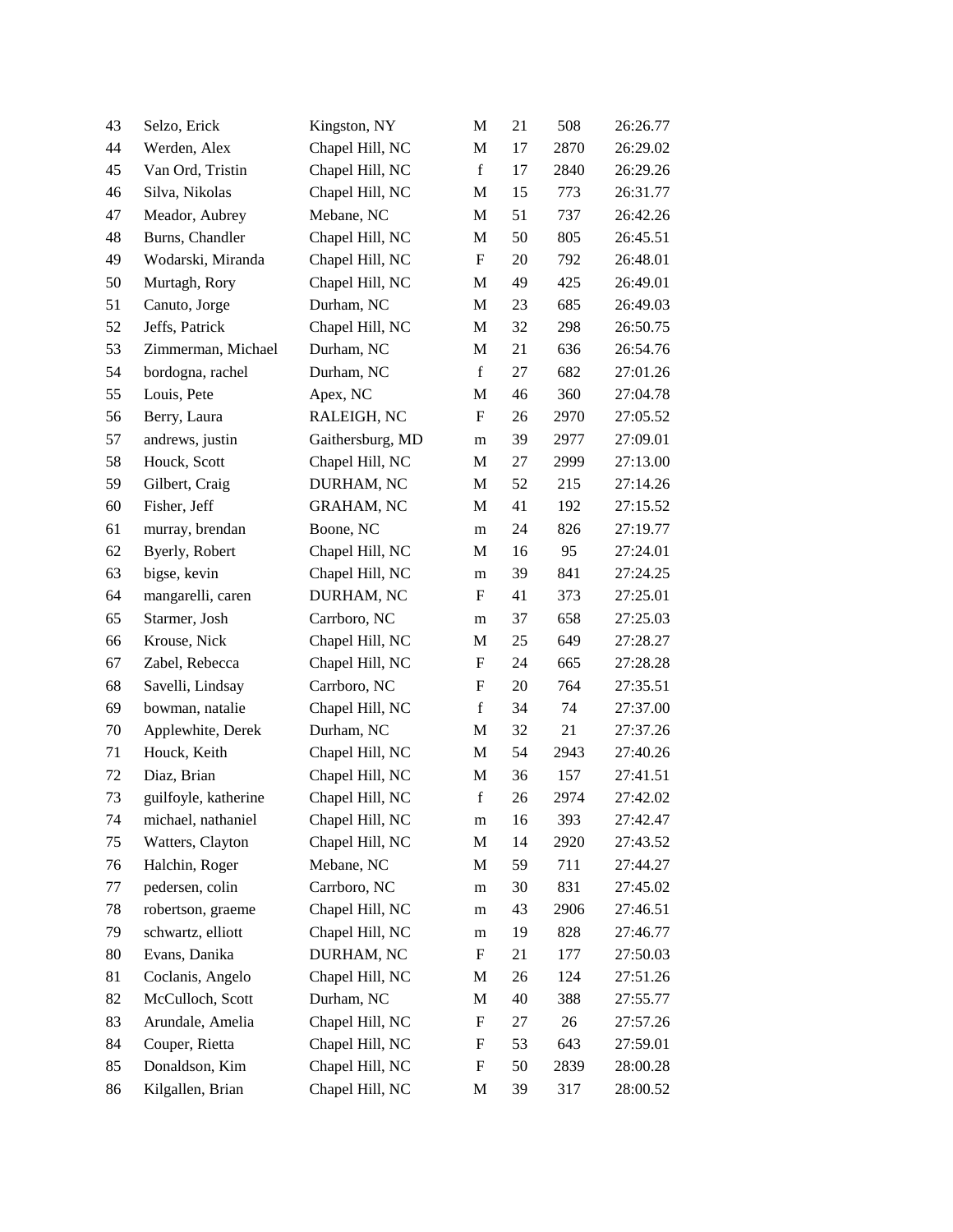| 87  | DeWalt, Darren      | Chapel Hill, NC | M                         | 42 | 698  | 28:12.02 |
|-----|---------------------|-----------------|---------------------------|----|------|----------|
| 88  | Monast, Jonas       | DURHAM, NC      | M                         | 40 | 403  | 28:13.26 |
| 89  | Warren, Leigh       | Durham, NC      | $\boldsymbol{\mathrm{F}}$ | 34 | 596  | 28:13.52 |
| 90  | Ising, Ted          | Chapel Hill, NC | M                         | 40 | 292  | 28:19.76 |
| 91  | Hoelzer, Martha     | Unknown, NA     | F                         | 34 | 2987 | 28:22.26 |
| 92  | Dupee, Suzanna      | Carrboro, NC    | ${\rm F}$                 | 24 | 701  | 28:23.52 |
| 93  | Graden, William     | Chapel Hill, NC | M                         | 51 | 231  | 28:24.01 |
| 94  | Grill, Warren       | Chapel Hill, NC | M                         | 45 | 239  | 28:24.02 |
| 95  | McClanahan, Jon     | Durham, NC      | M                         | 33 | 2964 | 28:24.51 |
| 96  | Harvey, Scott       | Durham, NC      | M                         | 25 | 259  | 28:26.27 |
| 97  | Hoerger, Tom        | Chapel Hill, NC | M                         | 53 | 274  | 28:31.51 |
| 98  | kost, max           | Pittsboro, NC   | m                         | 32 | 821  | 28:33.02 |
| 99  | Blake, John         | Chapel Hill, NC | M                         | 54 | 675  | 28:36.03 |
| 100 | Prabucki, Bernard   | Carrboro, NC    | M                         | 50 | 653  | 28:37.28 |
| 101 | Plymale, John       | Carrboro, NC    | M                         | 48 | 753  | 28:37.76 |
| 102 | Gordon, Max         | Chapel Hill, NC | M                         | 25 | 221  | 28:39.54 |
| 103 | Lefler, William     | DURHAM, NC      | M                         | 31 | 340  | 28:41.27 |
| 104 | Bolon, Todd         | Chapel Hill, NC | M                         | 46 | 822  | 28:43.77 |
| 105 | Kelley, Drew        | Chapel Hill, NC | M                         | 32 | 2900 | 28:44.50 |
| 106 | Sapp, Andrew        | DURHAM, NC      | M                         | 40 | 498  | 28:45.76 |
| 107 | Blue, Chris         | Chapel Hill, NC | M                         | 44 | 61   | 28:50.28 |
| 108 | Treul, Sarah        | Chapel Hill, NC | F                         | 31 | 575  | 28:53.52 |
| 109 | Giduz, Tom          | Chapel Hill, NC | M                         | 55 | 704  | 28:58.01 |
| 110 | Pavelsky, Tamlin    | Chapel Hill, NC | M                         | 33 | 449  | 29:00.51 |
| 111 | Brandon, Julia      | Durham, NC      | $\mathbf F$               | 40 | 78   | 29:03.76 |
| 112 | Gale, w. Patrick    | Carrboro, NC    | M                         | 38 | 207  | 29:09.28 |
| 113 | Stella, Michael     | Chapel Hill, NC | M                         | 28 | 659  | 29:11.26 |
| 114 | Leivers, Martin     | DURHAM, NC      | M                         | 37 | 342  | 29:13.54 |
| 115 | Silva, Hernan       | Durham, NC      | M                         | 48 | 528  | 29:17.78 |
| 116 | Destro, Lane        | Durham, NC      | $\boldsymbol{\mathrm{F}}$ | 29 | 155  | 29:19.28 |
| 117 | Soo, Ken            | Durham, NC      | M                         | 54 | 543  | 29:21.52 |
| 118 | Lebo, Dana          | Chapel Hill, NC | F                         | 52 | 2871 | 29:22.03 |
| 119 | Merkel, Bill        | Durham, NC      | M                         | 56 | 2842 | 29:22.04 |
| 120 | Monast, Maggie      | DURHAM, NC      | ${\rm F}$                 | 27 | 404  | 29:22.53 |
| 121 | Cunningham, Melissa | Carrboro, NC    | F                         | 33 | 141  | 29:24.52 |
| 122 | Lehman, Dan         | Chapel Hill, NC | M                         | 49 | 341  | 29:25.01 |
| 123 | Thompson, Steve     | Chapel Hill, NC | M                         | 56 | 2917 | 29:27.28 |
| 124 | martin, steven_2    | Raleigh, NC     | m                         | 45 | 2971 | 29:27.53 |
| 125 | dubbelrig, holly    | Unknown, NA     | $\mathbf f$               | 38 | 2873 | 29:31.75 |
| 126 | Taylor, Curtis      | Carrboro, NC    | M                         | 48 | 565  | 29:32.76 |
| 127 | saypol, benjamin    | Chapel Hill, NC | m                         | 39 | 2841 | 29:35.02 |
| 128 | Voshell, Joe        | Durham, NC      | M                         | 54 | 590  | 29:36.02 |
| 129 | Shofer, Sharon      | Chapel Hill, NC | ${\rm F}$                 | 43 | 521  | 29:37.02 |
| 130 | Zolotor, Adam       | Carrboro, NC    | M                         | 41 | 2940 | 29:37.05 |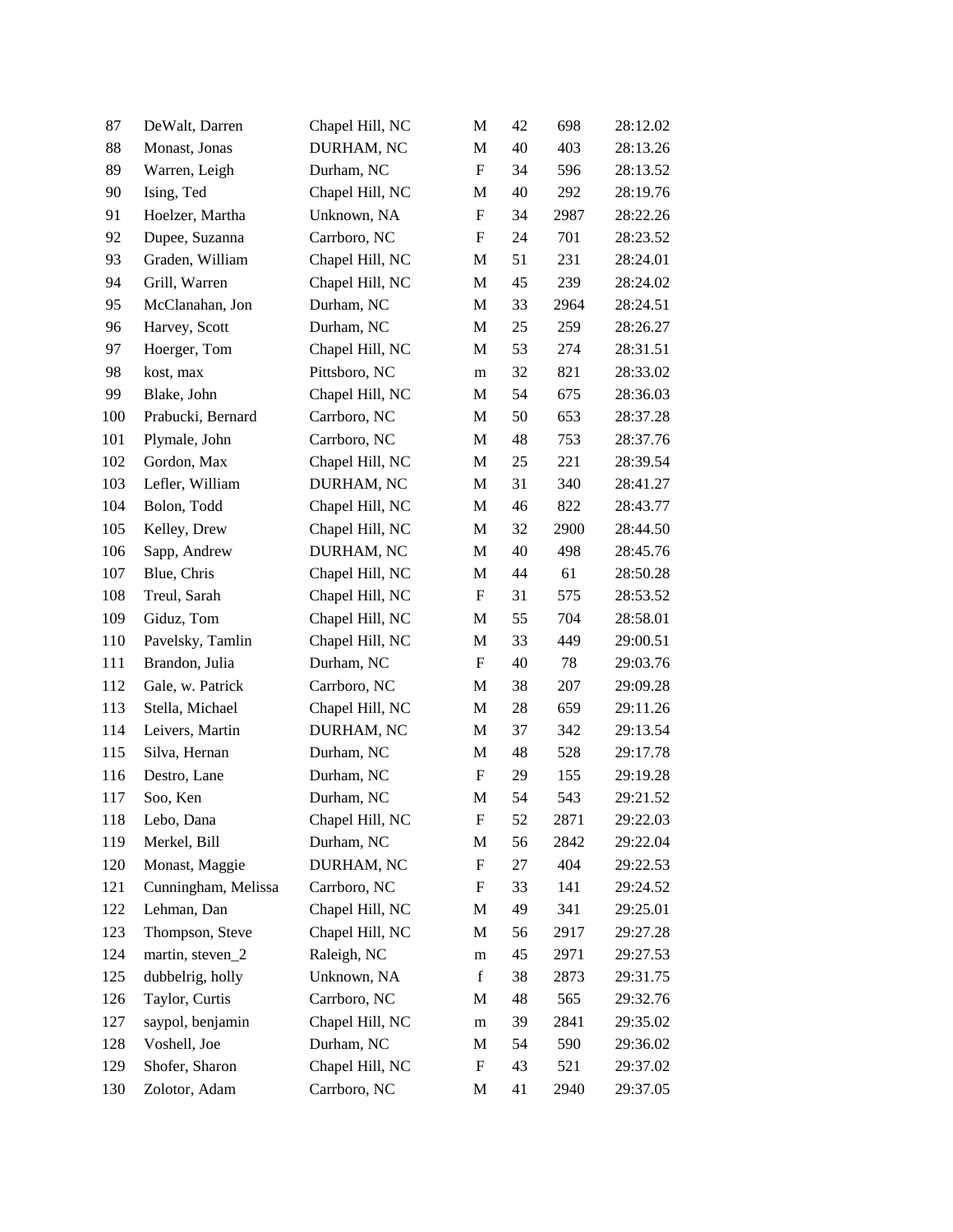| 131 | Straus, Hank          | Chapel Hill, NC   | M           | 57 | 556  | 29:37.52 |
|-----|-----------------------|-------------------|-------------|----|------|----------|
| 132 | Canuto, Jorge         | Durham, NC        | M           | 44 | 686  | 29:38.51 |
| 133 | zimmerman, nelson     | Durham, NC        | m           | 13 | 2956 | 29:40.26 |
| 134 | jones, ronnie         | Fuquay-Varina, NC | m           | 45 | 2961 | 29:40.28 |
| 135 | Wiltberger, Tom       | Carrboro, NC      | M           | 42 | 2916 | 29:43.79 |
| 136 | hendley, samuel       | Durham, NC        | m           | 29 | 803  | 29:44.25 |
| 137 | Smally, Allyson       | Chapel Hill, NC   | F           | 26 | 533  | 29:44.27 |
| 138 | gibson, jackie        | Chapel Hill, NC   | $\mathbf f$ | 47 | 829  | 29:44.29 |
| 139 | Gayek, Peter          | Chapel Hill, NC   | M           | 54 | 210  | 29:46.01 |
| 140 | Hunold, Katie         | Richmond, VA      | F           | 22 | 717  | 29:50.07 |
| 141 | Albers, Brett         | Chapel Hill, NC   | M           | 26 | 807  | 29:53.57 |
| 142 | Pergolotti, Anthony   | Carrboro, NC      | M           | 35 | 455  | 29:53.89 |
| 143 | Long, Derek           | Carrboro, NC      | M           | 54 | 355  | 29:54.07 |
| 144 | Woods, Misty          | Hillsborough, NC  | ${\rm F}$   | 32 | 624  | 29:54.33 |
| 145 | Matera, Elise         | Chapel Hill, NC   | ${\rm F}$   | 15 | 379  | 29:56.34 |
| 146 | McCraw, Mark          | Chapel Hill, NC   | m           | 34 | 838  | 29:56.57 |
| 147 | Agans, Robert         | Hillsborough, NC  | M           | 50 | 637  | 29:56.83 |
| 148 | Hirschman, Daniel     | Chapel Hill, NC   | M           | 39 | 716  | 29:57.83 |
| 149 | halchin, nic          | Mebane, NC        | m           | 19 | 710  | 29:58.82 |
| 150 | Bond, Michael         | Chapel Hill, NC   | M           | 29 | 67   | 29:59.33 |
| 151 | Honeycutt, Jason      | Greenville, NC    | M           | 30 | 278  | 29:59.82 |
| 152 | Gordon, Michele       | Chapel Hill, NC   | F           | 50 | 222  | 30:00.32 |
| 153 | Lee, Jessica          | Chapel Hill, NC   | ${\rm F}$   | 42 | 338  | 30:01.09 |
| 154 | Matera, Kathy         | Chapel Hill, NC   | F           | 49 | 380  | 30:01.58 |
| 155 | Hussey, Jon           | Chapel Hill, NC   | M           | 50 | 288  | 30:10.82 |
| 156 | Corty, Robert         | Chapel Hill, NC   | M           | 24 | 131  | 30:11.09 |
| 157 | Armstrong, Mike       | Chapel Hill, NC   | M           | 52 | 670  | 30:16.33 |
| 158 | Timothy, Jonathan     | Chapel Hill, NC   | M           | 13 | 782  | 30:20.52 |
| 159 | mckenzie, kerry       | Bahama, NC        | m           | 48 | 2980 | 30:22.83 |
| 160 | Werden, Andrew        | Chapel Hill, NC   | M           | 45 | 2872 | 30:24.83 |
| 161 | bullard, bonnie       | Raleigh, NC       | $\mathbf f$ | 27 | 812  | 30:26.33 |
| 162 | Nelson, Dave          | Snow Camp, NC     | M           | 49 | 427  | 30:26.84 |
| 163 | moroney, brian        | Chapel Hill, NC   | m           | 37 | 2983 | 30:27.33 |
| 164 | Windham, Scott        | Chapel Hill, NC   | M           | 41 | 620  | 30:27.34 |
| 165 | sachnik, al           | Manhattan, KS     | m           | 41 | 2929 | 30:28.33 |
| 166 | Szymkowski, Mary      | Cary, NC          | ${\rm F}$   | 49 | 663  | 30:28.34 |
| 167 | <b>BREWER, MOLLIE</b> | Unknown, NA       | F           | 20 | 2944 | 30:31.07 |
| 168 | May, Phillip          | Chapel Hill, NC   | M           | 54 | 382  | 30:36.34 |
| 169 | Rhoads, Donald        | Durham, NC        | M           | 39 | 479  | 30:36.58 |
| 170 | Vann, Bill            | Chapel Hill, NC   | M           | 64 | 586  | 30:37.58 |
| 171 | Laviska, Paul         | Fuquay-Varina, NC | M           | 42 | 731  | 30:37.82 |
| 172 | wilkinson, michael    | Mebane, NC        | M           | 51 | 2902 | 30:37.85 |
| 173 | Amick, Kimberly       | Durham, NC        | F           | 32 | 667  | 30:42.32 |
| 174 | Jeffs, Roger          | Chapel Hill, NC   | M           | 50 | 299  | 30:42.34 |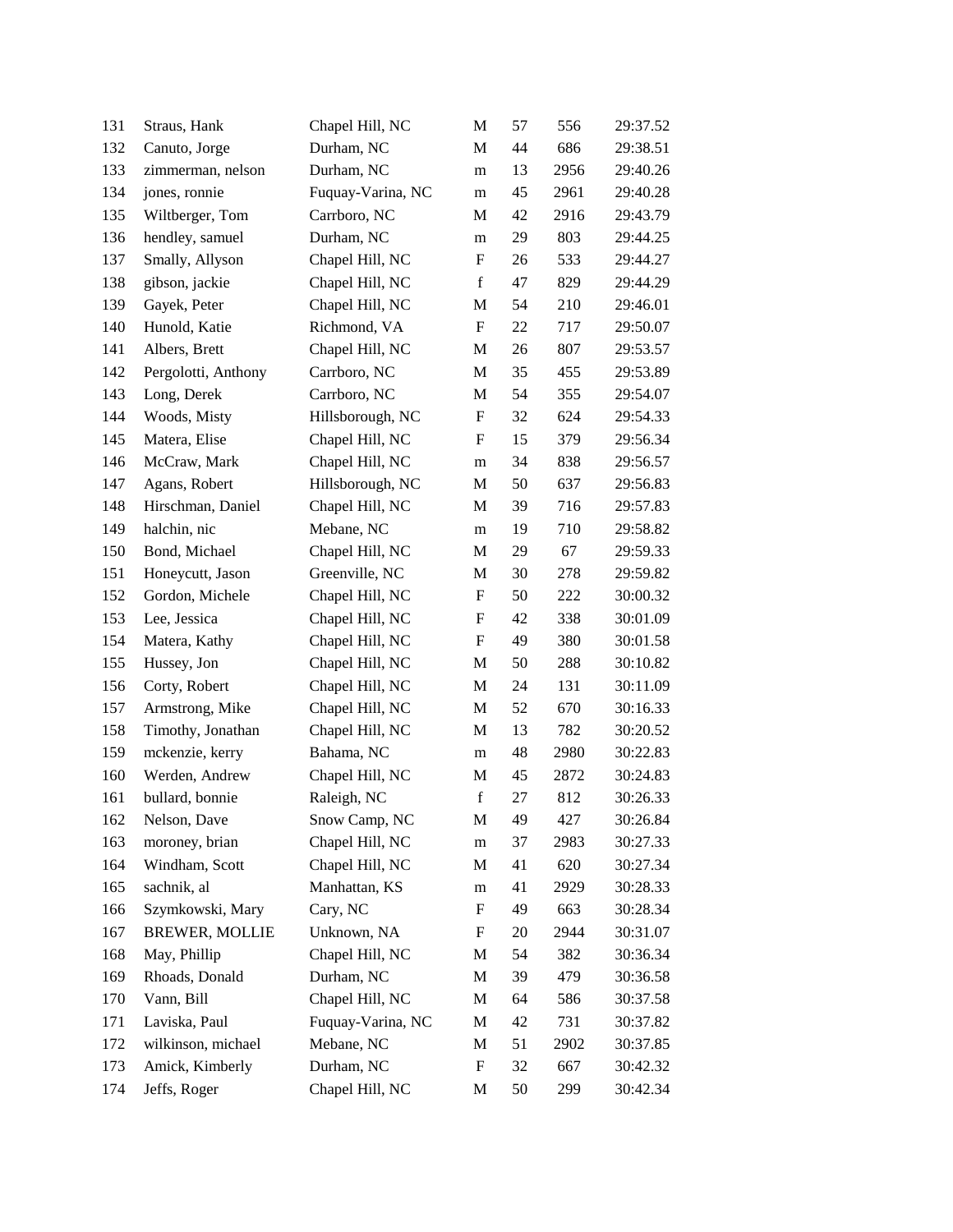| 175 | Seils, Damon        | Carrboro, NC      | M                         | 39 | 506  | 30:42.57 |
|-----|---------------------|-------------------|---------------------------|----|------|----------|
| 176 | Gadient, Janet      | Chapel Hill, NC   | $\boldsymbol{\mathrm{F}}$ | 57 | 206  | 30:44.57 |
| 177 | Roberts, Sarah      | Chapel Hill, NC   | $\boldsymbol{\mathrm{F}}$ | 32 | 2876 | 30:44.84 |
| 178 | Patterson, Evan     | Chapel Hill, NC   | M                         | 44 | 749  | 30:45.10 |
| 179 | Morton, Chris       | Chapel Hill, NC   | M                         | 40 | 413  | 30:45.84 |
| 180 | Leininger, Aaron    | CARY, NC          | m                         | 33 | 733  | 30:50.09 |
| 181 | DeVries, David      | Chapel Hill, NC   | M                         | 43 | 2846 | 30:53.34 |
| 182 | murray, michael     | Chapel Hill, NC   | m                         | 50 | 423  | 30:53.58 |
| 183 | Adams, Michael      | Chapel Hill, NC   | M                         | 27 | 13   | 30:58.08 |
| 184 | Kayye, Gary         | Chapel Hill, NC   | M                         | 46 | 2907 | 31:00.06 |
| 185 | charles, lora       | DURHAM, NC        | $\boldsymbol{\mathrm{F}}$ | 40 | 117  | 31:02.07 |
| 186 | Overcash, Claire    | Siler City, NC    | F                         | 45 | 747  | 31:05.33 |
| 187 | Chesser, Susan      | Durham, NC        | $\boldsymbol{\mathrm{F}}$ | 49 | 118  | 31:08.59 |
| 188 | Bolon, Nate         | Chapel Hill, NC   | M                         | 14 | 823  | 31:09.32 |
| 189 | Ames, Milly         | Chapel Hill, NC   | $\boldsymbol{\mathrm{F}}$ | 14 | 2942 | 31:09.60 |
| 190 | covington, david    | Durham, NC        | M                         | 62 | 134  | 31:10.34 |
| 191 | branzoli, nicola    | Carrboro, NC      | M                         | 31 | 80   | 31:12.57 |
| 192 | Smith, Tim          | Hillsborough, NC  | M                         | 51 | 540  | 31:13.82 |
| 193 | Beatty, Brian       | Carrboro, NC      | M                         | 48 | 672  | 31:16.32 |
| 194 | Blake, Michael      | Dallas, NC        | M                         | 23 | 676  | 31:17.09 |
| 195 | cowell, jason       | Apex, NC          | m                         | 34 | 2973 | 31:17.57 |
| 196 | cooper, kyle        | Chapel Hill, NC   | m                         | 26 | 2843 | 31:18.34 |
| 197 | Trumbull, Rebecca   | DURHAM, NC        | $\boldsymbol{\mathrm{F}}$ | 51 | 578  | 31:19.08 |
| 198 | goldberger, tyler   | Raleigh, NC       | m                         | 14 | 2997 | 31:20.07 |
| 199 | Jacobs, George      | Carrboro, NC      | M                         | 53 | 2921 | 31:25.07 |
| 200 | Dvorak, Angela      | Chapel Hill, NC   | $\boldsymbol{\mathrm{F}}$ | 28 | 170  | 31:27.83 |
| 201 | Smith, William      | Durham, NC        | M                         | 29 | 541  | 31:28.57 |
| 202 | Jones, Shannon      | Elon, NC          | $\boldsymbol{\mathrm{F}}$ | 35 | 813  | 31:29.59 |
| 203 | Cavedo, Colleen     | Hillsborough, NC  | $\boldsymbol{\mathrm{F}}$ | 46 | 113  | 31:29.85 |
| 204 | Banka, Ann          | DURHAM, NC        | F                         | 33 | 38   | 31:32.81 |
| 205 | Nelsen, Andrew      | Durham, NC        | m                         | 35 | 2952 | 31:37.32 |
| 206 | velasco, armando    | Chapel Hill, NC   | m                         | 58 | 2928 | 31:37.58 |
| 207 | Arnold, Jen         | Raleigh, NC       | $\boldsymbol{\mathrm{F}}$ | 35 | 25   | 31:38.08 |
| 208 | Woodard, Kenton     | Chapel Hill, NC   | M                         | 26 | 2864 | 31:38.57 |
| 209 | Peaden, Brooke      | Aurora, CO        | F                         | 22 | 451  | 31:38.83 |
| 210 | Morgan, Brian       | Durham, NC        | M                         | 36 | 2959 | 31:39.10 |
| 211 | Smith, Michael      | Chapel Hill, NC   | M                         | 35 | 538  | 31:39.35 |
| 212 | Duronio, Bob        | Chapel Hill, NC   | M                         | 47 | 168  | 31:39.57 |
| 213 | MOYANO, HERNAN      | Raleigh, NC       | M                         | 40 | 417  | 31:39.82 |
| 214 | harman, kristin     | RALEIGH, NC       | $\mathbf f$               | 31 | 251  | 31:40.32 |
| 215 | Sellers, Amanda     | RALEIGH, NC       | ${\rm F}$                 | 26 | 507  | 31:40.34 |
| 216 | Helm-Murtagh, Susan | Chapel Hill, NC   | F                         | 47 | 265  | 31:40.82 |
| 217 | Wallace, Duncan     | <b>GRAHAM, NC</b> | M                         | 57 | 591  | 31:41.57 |
| 218 | Caron, Paul         | Paoli, PA         | M                         | 40 | 106  | 31:42.33 |
|     |                     |                   |                           |    |      |          |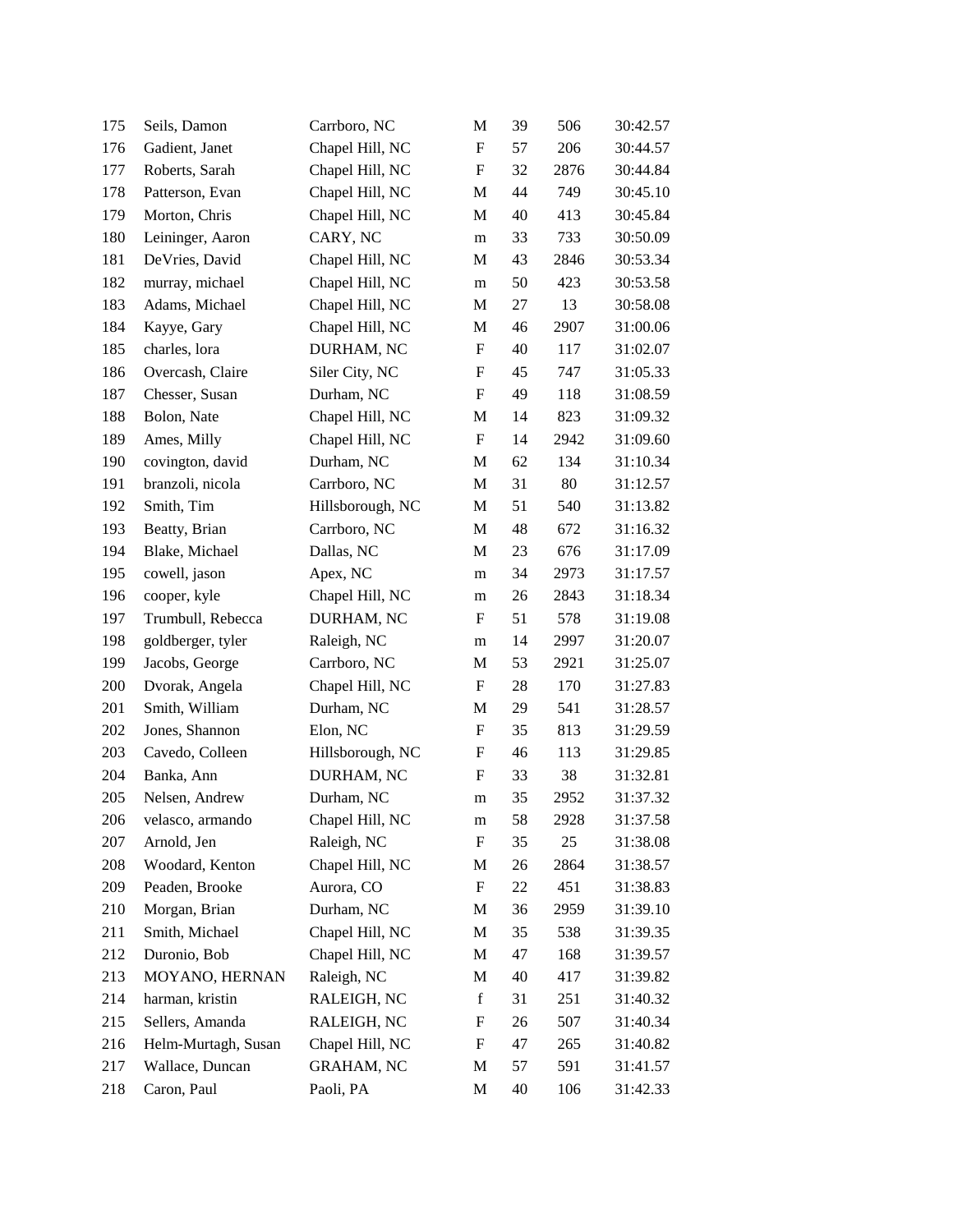| 219 | Hotelling, Jim       | Chapel Hill, NC  | M                         | 65 | 2935 | 31:47.32 |
|-----|----------------------|------------------|---------------------------|----|------|----------|
| 220 | Pearson, Brooks      | Durham, NC       | $\boldsymbol{\mathrm{F}}$ | 34 | 452  | 31:49.10 |
| 221 | Herrick, Jeffrey     | Carrboro, NC     | M                         | 39 | 267  | 31:49.56 |
| 222 | Pearson, David       | Durham, NC       | M                         | 32 | 453  | 31:49.82 |
| 223 | Kohrman, Richard     | Mebane, NC       | M                         | 64 | 325  | 31:51.81 |
| 224 | Bohlin, Cindy        | Chapel Hill, NC  | ${\bf F}$                 | 38 | 2982 | 31:53.90 |
| 225 | gerowitz, kate       | Raleigh, NC      | f                         | 47 | 212  | 31:56.83 |
| 226 | McConnell, Elizabeth | Chapel Hill, NC  | $\boldsymbol{\mathrm{F}}$ | 38 | 385  | 31:59.84 |
| 227 | Bailey, Sean         | Carrboro, NC     | M                         | 30 | 32   | 31:59.85 |
| 228 | Shatten, Charlotte   | Carrboro, NC     | $\boldsymbol{\mathrm{F}}$ | 24 | 513  | 32:00.33 |
| 229 | Chambless, Amy       | Carrboro, NC     | ${\rm F}$                 | 42 | 115  | 32:01.36 |
| 230 | montaguila, jill     | Unknown, NA      | $\mathbf f$               | 44 | 2862 | 32:01.36 |
| 231 | Stuart, Gretchen     | Chapel Hill, NC  | $\boldsymbol{\mathrm{F}}$ | 48 | 559  | 32:03.33 |
| 232 | Stuart, Nigel        | Chapel Hill, NC  | M                         | 51 | 560  | 32:03.35 |
| 233 | Bader, Matt          | DURHAM, NC       | M                         | 29 | 31   | 32:03.82 |
| 234 | Brecher, Mark        | Chapel Hill, NC  | M                         | 56 | 83   | 32:05.60 |
| 235 | Barnes, Dwight       | Cary, NC         | M                         | 36 | 40   | 32:06.06 |
| 236 | caviness, gordon     | Durham, NC       | m                         | 51 | 114  | 32:07.28 |
| 237 | Grooms, Todd         | Hillsborough, NC | m                         | 39 | 2860 | 32:08.82 |
| 238 | Smith, Jason         | Carrboro, NC     | M                         | 40 | 535  | 32:09.82 |
| 239 | Phillips, Paul       | Roxboro, NC      | M                         | 56 | 461  | 32:10.83 |
| 240 | Rountree, Sage       | Carrboro, NC     | F                         | 39 | 762  | 32:11.83 |
| 241 | Bollerslev, Nico     | New York, NY     | $\boldsymbol{\mathrm{F}}$ | 24 | 66   | 32:12.56 |
| 242 | Bryan, May           | Chapel Hill, NC  | $\boldsymbol{\mathrm{F}}$ | 41 | 2991 | 32:13.32 |
| 243 | Blanchette, Daniel   | Hillsborough, NC | M                         | 46 | 55   | 32:17.32 |
| 244 | green, david         | Chapel Hill, NC  | m                         | 29 | 802  | 32:18.07 |
| 245 | Jaspers, Ilona       | Carrboro, NC     | F                         | 43 | 296  | 32:18.33 |
| 246 | Matischak, Kalvin    | Carrboro, NC     | M                         | 10 | 839  | 32:18.34 |
| 247 | tzioumis, emma       | Carrboro, NC     | $\mathbf f$               | 30 | 832  | 32:21.32 |
| 248 | Renn, Jennifer       | Chapel Hill, NC  | $\boldsymbol{\mathrm{F}}$ | 33 | 761  | 32:22.57 |
| 249 | kime, jonathan       | Chapel Hill, NC  | m                         | 40 | 808  | 32:26.58 |
| 250 | Murphy, Brian        | Durham, NC       | M                         | 48 | 420  | 32:26.83 |
| 251 | Morris, Gracie       | Chapel Hill, NC  | $\boldsymbol{\mathrm{F}}$ | 11 | 410  | 32:28.08 |
| 252 | Huynh, Forrest       | Mebane, NC       | M                         | 18 | 290  | 32:29.33 |
| 253 | Morris, Carolyn      | Chapel Hill, NC  | F                         | 43 | 408  | 32:31.07 |
| 254 | Hadar, Janet         | Chapel Hill, NC  | $\boldsymbol{\mathrm{F}}$ | 44 | 246  | 32:31.58 |
| 255 | HADAR, ELDAD         | Chapel Hill, NC  | M                         | 49 | 245  | 32:32.57 |
| 256 | Shelton, Ken         | Chapel Hill, NC  | M                         | 55 | 514  | 32:33.32 |
| 257 | Kinyamu, Harriet     | Cary, NC         | $\boldsymbol{\mathrm{F}}$ | 47 | 730  | 32:33.82 |
| 258 | Harmon, Katherine    | Carrboro, NC     | F                         | 27 | 252  | 32:34.09 |
| 259 | Rogers, Owen         | Carrboro, NC     | M                         | 10 | 487  | 32:34.59 |
| 260 | Kay, Kevin           | Carrboro, NC     | M                         | 35 | 722  | 32:36.57 |
| 261 | Cavanaugh, Mark      | Chapel Hill, NC  | m                         | 38 | 112  | 32:37.32 |
| 262 | Lewis, Sundae        | Cary, NC         | F                         | 45 | 345  | 32:38.83 |
|     |                      |                  |                           |    |      |          |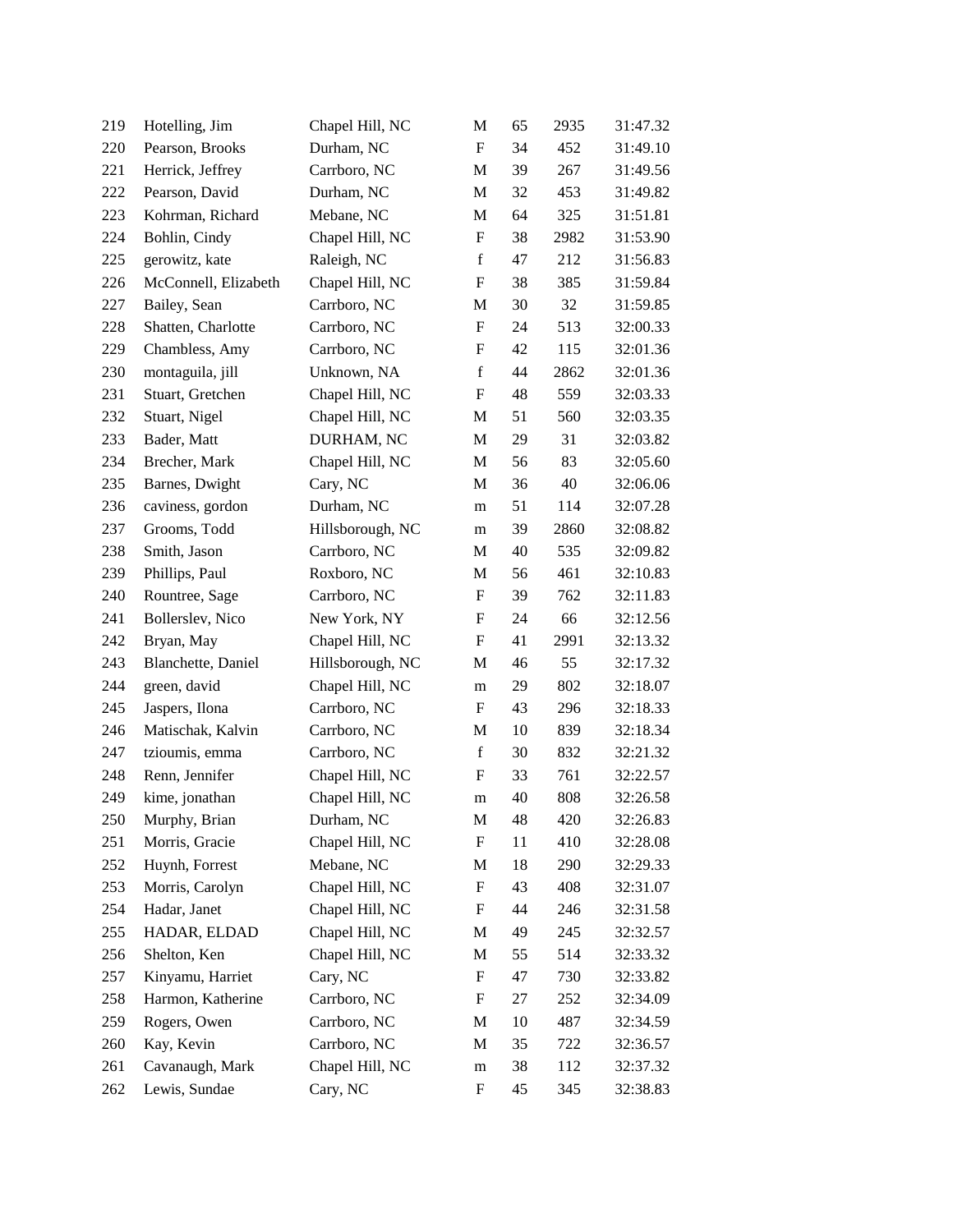| 263 | Boggess, John         | Chapel Hill, NC  | M                         | 47     | 678  | 32:39.82 |
|-----|-----------------------|------------------|---------------------------|--------|------|----------|
| 264 | Murray, Michael       | Carrboro, NC     | M                         | 26     | 422  | 32:41.34 |
| 265 | hinton, andrew        | Raleigh, NC      | m                         | 49     | 2972 | 32:43.07 |
| 266 | Davis, Edward         | Chapel Hill, NC  | M                         | 67     | 151  | 32:47.31 |
| 267 | Kelm, Matthew         | Carrboro, NC     | M                         | 31     | 314  | 32:48.82 |
| 268 | dickerson, patricia   | RALEIGH, NC      | $\mathbf f$               | 28     | 2967 | 32:51.34 |
| 269 | Shubert, Tiffany      | Chapel Hill, NC  | F                         | 42     | 524  | 32:52.32 |
| 270 | Holland, Holly        | Chapel Hill, NC  | ${\rm F}$                 | 50     | 277  | 32:52.57 |
| 271 | Khan, Nadia           | Houston, TX      | $\boldsymbol{\mathrm{F}}$ | 22     | 316  | 32:54.32 |
| 272 | Williams, David       | Chapel Hill, NC  | M                         | 13     | 610  | 32:54.84 |
| 273 | Pleil, Maureen        | Durham, NC       | $\boldsymbol{\mathrm{F}}$ | 31     | 752  | 32:55.83 |
| 274 | Church, Rachel        | Youngsville, NC  | F                         | 30     | 121  | 32:56.08 |
| 275 | Porter, Greg          | Carrboro, NC     | M                         | 50     | 2922 | 32:56.09 |
| 276 | Price, Daniel         | Chapel Hill, NC  | M                         | 8      | 469  | 32:57.07 |
| 277 | Trout, Susan          | Chapel Hill, NC  | ${\bf F}$                 | 38     | 576  | 32:57.58 |
| 278 | Schreiber, Eric       | Durham, NC       | M                         | 41     | 2962 | 33:00.34 |
| 279 | Dall, Patrick         | Durham, NC       | M                         | 29     | 145  | 33:00.84 |
| 280 | gooden, dana          | Hillsborough, NC | $\boldsymbol{\mathrm{F}}$ | 46     | 804  | 33:01.82 |
| 281 | Hill, Jill Marie      | Chapel Hill, NC  | $\boldsymbol{\mathrm{F}}$ | 33     | 271  | 33:03.83 |
| 282 | Ward, Taryn           | Chapel Hill, NC  | F                         | 36     | 790  | 33:04.32 |
| 283 | Newsome, Stanley      | Mebane, NC       | M                         | 37     | 430  | 33:05.08 |
| 284 | Wilkinson, Kari       | Mebane, NC       | F                         | 50     | 2901 | 33:05.08 |
| 285 | morningstar, scott    | Carrboro, NC     | m                         | 46     | 743  | 33:05.82 |
| 286 | Milledge, Evan        | Chapel Hill, NC  | M                         | $\tau$ | 741  | 33:06.58 |
| 287 | Hart, Lauren          | Chapel Hill, NC  | $\boldsymbol{\mathrm{F}}$ | 27     | 256  | 33:07.33 |
| 288 | smith, audrey         | Fayetteville, NC | $\mathbf f$               | 29     | 2913 | 33:08.32 |
| 289 | Combs, Chris          | Chapel Hill, NC  | M                         | 44     | 693  | 33:08.34 |
| 290 | Lloyd, Gwendolyn      | Durham, NC       | $\boldsymbol{\mathrm{F}}$ | 17     | 2992 | 33:08.82 |
| 291 | Kimsey, Ray           | Cary, NC         | M                         | 57     | 319  | 33:11.82 |
| 292 | Scronce, Heidi        | Carrboro, NC     | $\boldsymbol{\mathrm{F}}$ | 25     | 768  | 33:14.07 |
| 293 | Merklein, Samuel      | Chapel Hill, NC  | M                         | 13     | 739  | 33:19.85 |
| 294 | Merklein, Ethan       | Chapel Hill, NC  | M                         | 10     | 738  | 33:20.07 |
| 295 | Hostetter, Jayme      | Raeford, NC      | ${\bf F}$                 | 23     | 282  | 33:21.08 |
| 296 | Shotwell, John        | Hillsborough, NC | M                         | 35     | 523  | 33:24.07 |
| 297 | Jones, Lisa           | Chapel Hill, NC  | ${\bf F}$                 | 35     | 306  | 33:26.08 |
| 298 | Copeland, William     | Chapel Hill, NC  | M                         | 52     | 130  | 33:28.32 |
| 299 | Retsch-Bogart, George | Chapel Hill, NC  | M                         | 59     | 476  | 33:33.82 |
| 300 | Shakib, Christopher   | Jacksonville, FL | M                         | 44     | 511  | 33:40.08 |
| 301 | Moulder, Katie        | Hillsborough, NC | $\boldsymbol{\mathrm{F}}$ | 40     | 744  | 33:40.83 |
| 302 | Meyer, Jaye           | Chapel Hill, NC  | F                         | 51     | 392  | 33:41.07 |
| 303 | Byrd, Noah            | Durham, NC       | M                         | 40     | 98   | 33:44.09 |
| 304 | Chesser, William      | Durham, NC       | M                         | 49     | 119  | 33:44.58 |
| 305 | Lloyd, Alin           | Durham, NC       | $\boldsymbol{\mathrm{F}}$ | 41     | 2993 | 33:45.32 |
| 306 | nestor, cyril         | Durham, NC       | M                         | 42     | 2958 | 33:47.58 |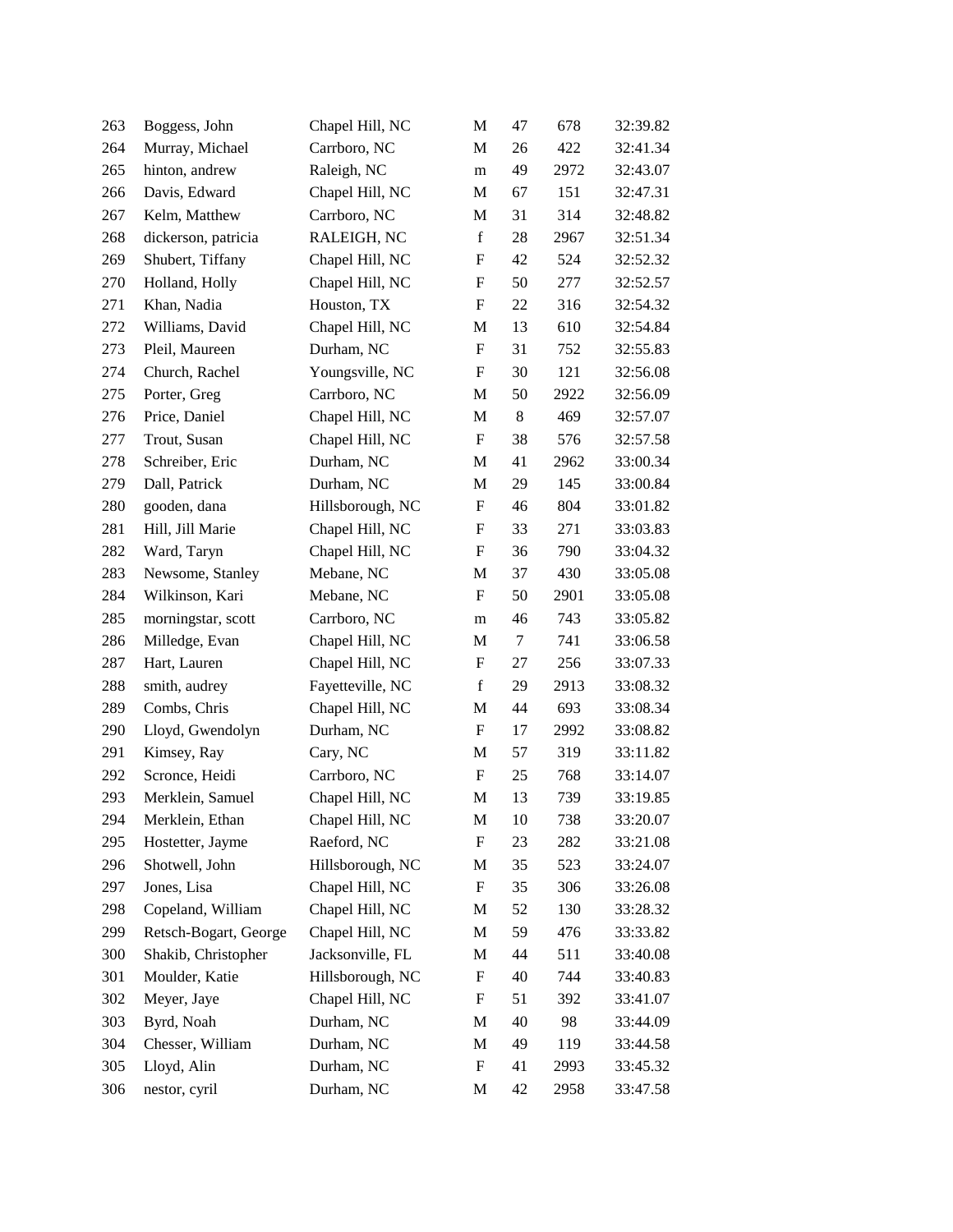| 307 | Kelly, Abby           | Carrboro, NC      | F                         | 27    | 310  | 33:49.56 |
|-----|-----------------------|-------------------|---------------------------|-------|------|----------|
| 308 | Zangari, Lauren       | Chapel Hill, NC   | F                         | 26    | 794  | 33:54.82 |
| 309 | Williams, Christianna | Chapel Hill, NC   | $\boldsymbol{\mathrm{F}}$ | 48    | 609  | 33:56.57 |
| 310 | GABLE, BILL           | Chapel Hill, NC   | M                         | 55    | 205  | 34:00.58 |
| 311 | Williams, Rick        | Chapel Hill, NC   | M                         | 52    | 615  | 34:01.36 |
| 312 | Huber, Andy           | Chapel Hill, NC   | M                         | 62    | 285  | 34:01.82 |
| 313 | Swann, Jason          | Carrboro, NC      | M                         | 27    | 564  | 34:02.09 |
| 314 | Kelm, Katie           | Carrboro, NC      | $\boldsymbol{\mathrm{F}}$ | 29    | 313  | 34:02.60 |
| 315 | Andrews, Nathan       | Chapel Hill, NC   | M                         | 42    | 20   | 34:02.82 |
| 316 | Hickerson, Michelle   | Chapel Hill, NC   | F                         | 42    | 268  | 34:05.36 |
| 317 | Salemson, Jeremy      | Chapel Hill, NC   | M                         | 43    | 656  | 34:06.08 |
| 318 | robinson, whitney     | Carrboro, NC      | f                         | 32    | 2965 | 34:08.82 |
| 319 | Putnam, zeph          | Fuquay-Varina, NC | M                         | 58    | 654  | 34:09.08 |
| 320 | Coulter, Mark         | Chapel Hill, NC   | M                         | 53    | 133  | 34:09.34 |
| 321 | Yeazell, Shawn        | Chapel Hill, NC   | M                         | 24    | 628  | 34:09.59 |
| 322 | keech, john           | Raleigh, NC       | m                         | 36    | 797  | 34:10.57 |
| 323 | Thornton, Jessica     | Carrboro, NC      | F                         | 33    | 830  | 34:11.07 |
| 324 | Valley, Tess          | Carrboro, NC      | F                         | 24    | 583  | 34:11.32 |
| 325 | Valley, Robert        | Chapel Hill, NC   | M                         | 58    | 582  | 34:11.33 |
| 326 | Kinney, Andrew        | Apex, NC          | M                         | 52    | 729  | 34:13.08 |
| 327 | chabot, lisa          | Garden Ridge, TX  | $\mathbf f$               | 38    | 2914 | 34:14.08 |
| 328 | Kelly, Jim            | Carrboro, NC      | M                         | 27    | 312  | 34:14.82 |
| 329 | Carlisle, Ian         | Chapel Hill, NC   | M                         | 12    | 105  | 34:18.59 |
| 330 | Kleiman, Susan        | Carrboro, NC      | $\boldsymbol{\mathrm{F}}$ | 29    | 323  | 34:19.31 |
| 331 | Daley, Lucas          | Carrboro, NC      | M                         | $8\,$ | 696  | 34:20.58 |
| 332 | Chojnacki, Evelyn     | Morrisville, NC   | F                         | 32    | 120  | 34:24.09 |
| 333 | Schaal, Ann           | Durham, NC        | F                         | 42    | 765  | 34:24.59 |
| 334 | Hoffman, Steve        | Durham, NC        | M                         | 37    | 275  | 34:25.33 |
| 335 | Mouw, Mary            | Chapel Hill, NC   | $\boldsymbol{\mathrm{F}}$ | 44    | 2910 | 34:27.06 |
| 336 | Fiorito, Agustin      | Chapel Hill, NC   | M                         | 41    | 189  | 34:27.10 |
| 337 | Cupitt, Howard        | DURHAM, NC        | M                         | 70    | 142  | 34:27.82 |
| 338 | Cannell, Rowan        | Chapel Hill, NC   | F                         | 26    | 102  | 34:27.83 |
| 339 | Hehl, Brent           | Durham, NC        | M                         | 26    | 714  | 34:28.59 |
| 340 | MacLean, Elizabeth    | Chapel Hill, NC   | $\boldsymbol{\mathrm{F}}$ | 26    | 370  | 34:28.82 |
| 341 | Bowman, Joshua        | Boone, NC         | M                         | 27    | 73   | 34:28.86 |
| 342 | Dyer, Travis          | Gibsonville, NC   | M                         | 39    | 171  | 34:31.08 |
| 343 | Van Sant, Laura       | Chapel Hill, NC   | $\boldsymbol{\mathrm{F}}$ | 45    | 584  | 34:31.83 |
| 344 | Eldred, Tracy         | Carrboro, NC      | $\boldsymbol{F}$          | 41    | 645  | 34:34.08 |
| 345 | Adamczyk, Julie       | Chapel Hill, NC   | $\boldsymbol{F}$          | 27    | 11   | 34:35.09 |
| 346 | Elpers, Michael       | Chapel Hill, NC   | M                         | 27    | 176  | 34:36.17 |
| 347 | Goodnight, William    | Carrboro, NC      | M                         | 43    | 220  | 34:38.08 |
| 348 | wares, amy            | Carrboro, NC      | $\mathbf f$               | 38    | 595  | 34:39.07 |
| 349 | Berrien, Kate         | Hillsborough, NC  | $\boldsymbol{F}$          | 42    | 674  | 34:45.33 |
| 350 | Trullinger, Gary      | Durham, NC        | M                         | 45    | 577  | 34:46.57 |
|     |                       |                   |                           |       |      |          |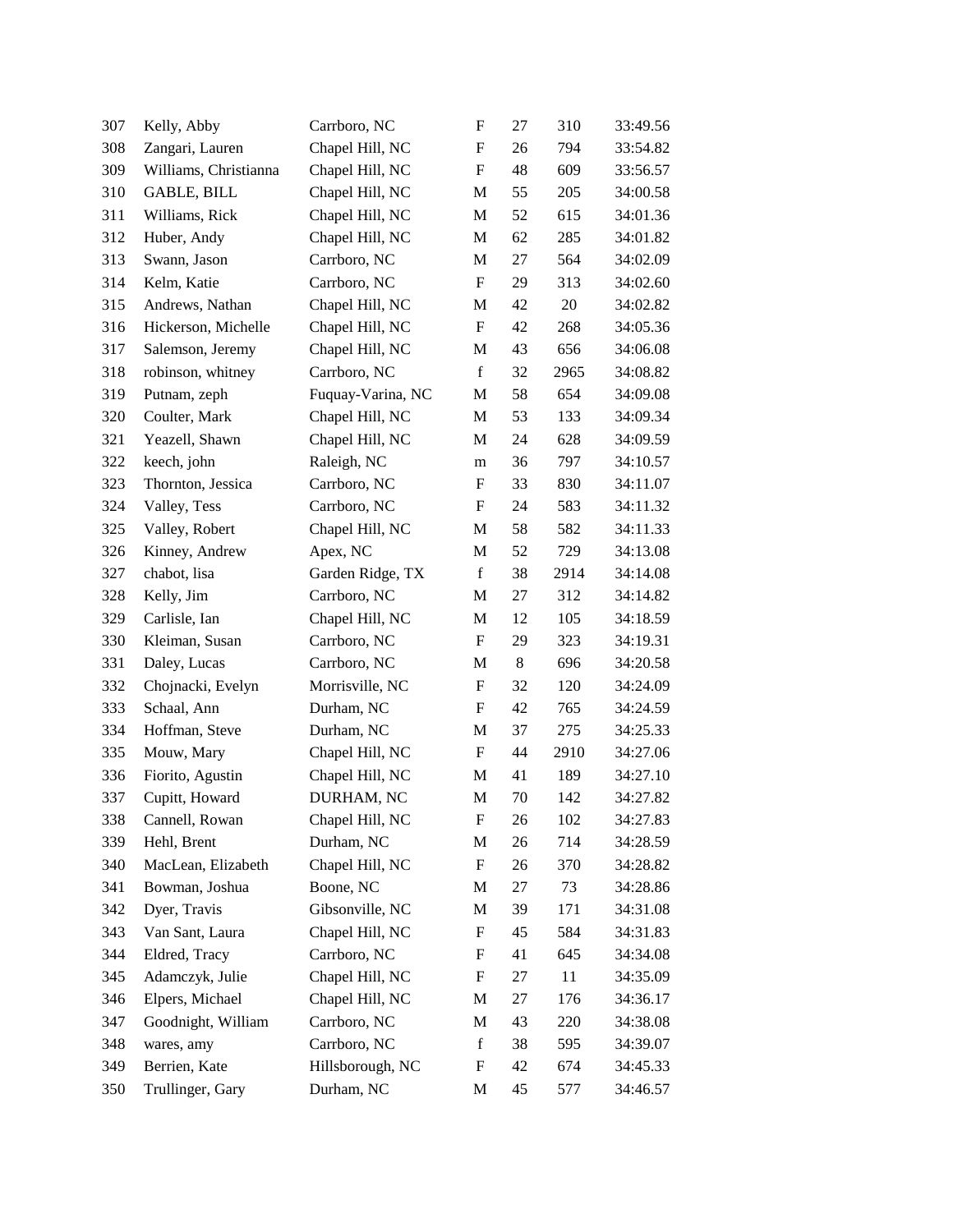| 351 | Lake, Patrick                          | Chapel Hill, NC       | M                         | 42 | 329  | 34:46.59 |
|-----|----------------------------------------|-----------------------|---------------------------|----|------|----------|
| 352 | Casbas-Hernandez, Patrici Carrboro, NC |                       | F                         | 27 | 110  | 34:46.85 |
| 353 | Spagnardi, Bill                        | DURHAM, NC            | M                         | 39 | 546  | 34:47.08 |
| 354 | Bloom, Kerry                           | Chapel Hill, NC       | M                         | 58 | 59   | 34:47.10 |
| 355 | Kinnell, Leigh                         | Cary, NC              | $\boldsymbol{\mathrm{F}}$ | 40 | 320  | 34:47.11 |
| 356 | Lundahl, Naomi                         | Chapel Hill, NC       | $\boldsymbol{\mathrm{F}}$ | 57 | 365  | 34:49.58 |
| 357 | Mincey, Christopher                    | Durham, NC            | M                         | 40 | 400  | 34:50.57 |
| 358 | Adams, Brian                           | Mebane, NC            | M                         | 29 | 12   | 34:50.83 |
| 359 | Robinson, Rachel                       | Durham, NC            | F                         | 29 | 655  | 34:51.08 |
| 360 | Bargiacchi, Francesca                  | Carrboro, NC          | F                         | 37 | 39   | 34:51.31 |
| 361 | Li, Vivian                             | Durham, NC            | $\boldsymbol{\mathrm{F}}$ | 54 | 347  | 34:51.32 |
| 362 | Brandes, Scott                         | Chapel Hill, NC       | M                         | 40 | 77   | 34:52.10 |
| 363 | Wayne, Lindsey                         | Chapel Hill, NC       | $\mathbf F$               | 24 | 598  | 34:52.59 |
| 364 | Zuercher, William                      | DURHAM, NC            | M                         | 41 | 844  | 34:53.08 |
| 365 | Stewart, Susan                         | CARY, NC              | F                         | 44 | 554  | 34:53.10 |
| 366 | Keefer, Joe                            | Chapel Hill, NC       | M                         | 65 | 308  | 34:54.32 |
| 367 | millonzi, kara                         | Carrboro, NC          | $\mathbf f$               | 38 | 742  | 34:55.35 |
| 368 | Spencer, John                          | DURHAM, NC            | M                         | 44 | 775  | 34:55.58 |
| 369 | ROSARIO, GLORIA                        | Raleigh, NC           | F                         | 36 | 489  | 34:56.83 |
| 370 | cyr-scully, alexandra                  | Chapel Hill, NC       | F                         | 14 | 694  | 34:57.09 |
| 371 | eisen, joseph                          | Chapel Hill, NC       | m                         | 51 | 848  | 34:58.10 |
| 372 | Anthony, Donald                        | Durham, NC            | M                         | 45 | 668  | 34:58.33 |
| 373 | Min, Sherene                           | Chapel Hill, NC       | $\mathbf F$               | 40 | 399  | 34:58.57 |
| 374 | Grill, Carson                          | Chapel Hill, NC       | M                         | 15 | 236  | 34:58.57 |
| 375 | Williams, Joel                         | Mebane, NC            | M                         | 51 | 791  | 35:01.07 |
| 376 | Owen-Garni, Margaret                   | Durham, NC            | $\mathbf F$               | 29 | 444  | 35:04.32 |
| 377 | Cox, John                              | <b>GRAHAM, NC</b>     | M                         | 42 | 2909 | 35:05.82 |
| 378 | pannell, john                          | <b>BURLINGTON, NC</b> | m                         | 48 | 748  | 35:06.10 |
| 379 | pass, david                            | Chapel Hill, NC       | M                         | 44 | 447  | 35:06.33 |
| 380 | Rhea, Sarah                            | Durham, NC            | $\boldsymbol{\mathrm{F}}$ | 34 | 478  | 35:06.47 |
| 381 | Kelley, Alexia                         | Carrboro, NC          | $\boldsymbol{\mathrm{F}}$ | 35 | 648  | 35:06.84 |
| 382 | Morton, Luke                           | Chapel Hill, NC       | M                         | 12 | 414  | 35:08.33 |
| 383 | Brown, Geoffrey                        | Chapel Hill, NC       | M                         | 56 | 88   | 35:09.07 |
| 384 | westbrook, jenny                       | CARY, NC              | $\mathbf f$               | 24 | 2905 | 35:10.34 |
| 385 | Pomer, Thomas                          | Chapel Hill, NC       | M                         | 25 | 754  | 35:10.35 |
| 386 | bauer, tanja                           | Chapel Hill, NC       | $\mathbf f$               | 28 | 2978 | 35:10.82 |
| 387 | Kohler, Rebecca                        | Carrboro, NC          | M                         | 47 | 2975 | 35:11.83 |
| 388 | Solum, Melissa                         | Chapel Hill, NC       | ${\rm F}$                 | 38 | 542  | 35:11.84 |
| 389 | Woods, Charline                        | Cary, NC              | F                         | 22 | 623  | 35:12.57 |
| 390 | Sayle, Amy                             | Carrboro, NC          | $\mathbf f$               | 43 | 500  | 35:12.81 |
| 391 | Berggren, Erica                        | Philadelphia, PA      | ${\rm F}$                 | 36 | 51   | 35:15.83 |
| 392 | Gould, Kristopher                      | Durham, NC            | M                         | 27 | 226  | 35:16.07 |
| 393 | alston, kwame                          | Carrboro, NC          | m                         | 22 | 809  | 35:17.08 |
| 394 | Huynh, Keegan                          | Mebane, NC            | M                         | 18 | 291  | 35:17.11 |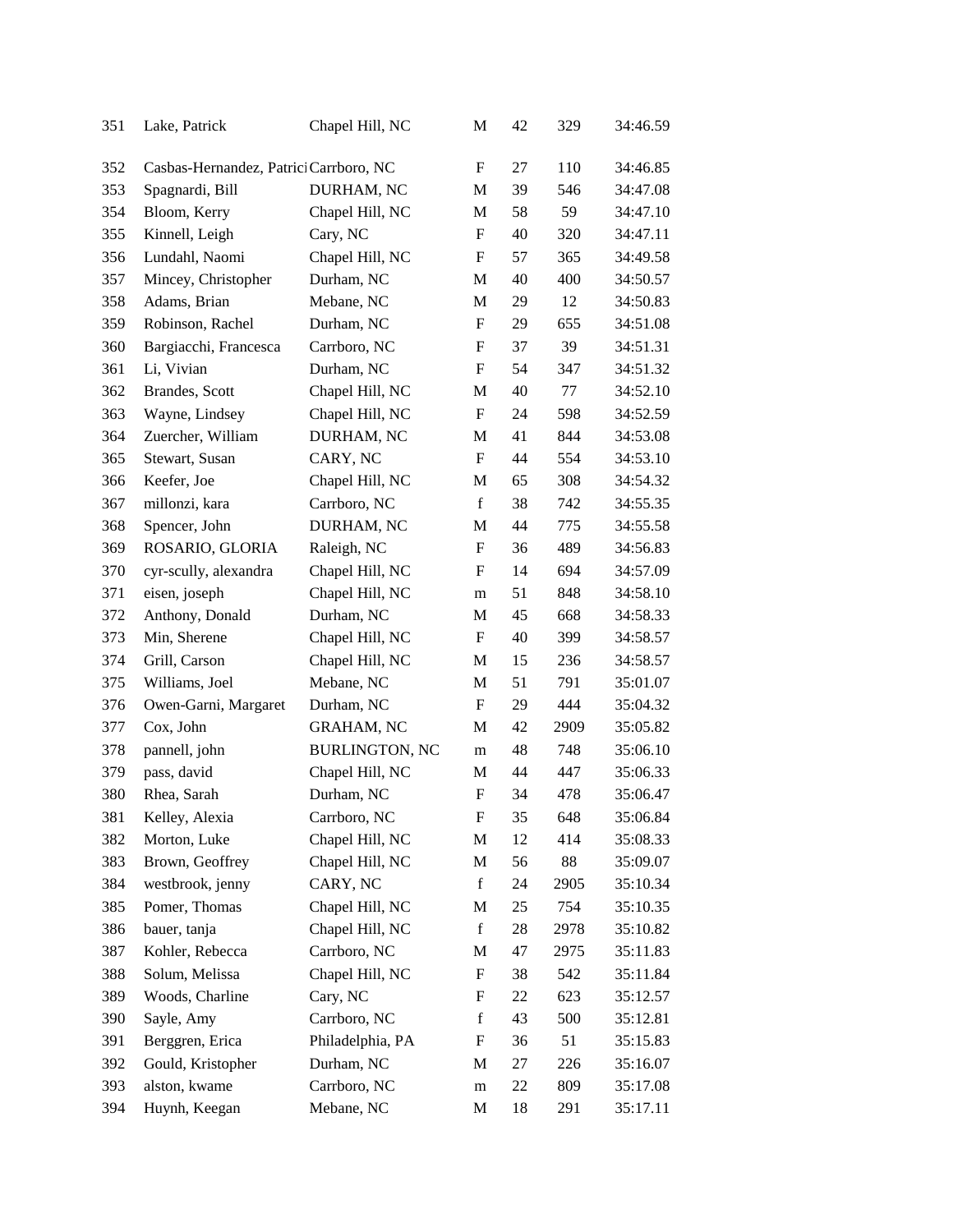| 395 | henderson, heather     | Chapel Hill, NC   | $\mathbf f$               | 36 | 2946 | 35:17.34 |
|-----|------------------------|-------------------|---------------------------|----|------|----------|
| 396 | Byerly, Wesley         | Chapel Hill, NC   | M                         | 55 | 96   | 35:17.57 |
| 397 | Godsey, Tim            | Chapel Hill, NC   | M                         | 50 | 218  | 35:18.08 |
| 398 | Rhea, Gene             | Durham, NC        | M                         | 32 | 477  | 35:19.08 |
| 399 | kimsey, erin           | Cary, NC          | $\mathbf f$               | 28 | 2948 | 35:20.32 |
| 400 | Ferral, Katelyn        | Chapel Hill, NC   | $\boldsymbol{\mathrm{F}}$ | 24 | 184  | 35:21.56 |
| 401 | Surh, Jerry            | Carrboro, NC      | M                         | 73 | 562  | 35:22.83 |
| 402 | Strickland, Lauren     | Chapel Hill, NC   | $\boldsymbol{\mathrm{F}}$ | 25 | 661  | 35:27.08 |
| 403 | MacDonald, Pia         | Chapel Hill, NC   | F                         | 44 | 368  | 35:29.36 |
| 404 | Scholl, Lawrence       | Durham, NC        | M                         | 40 | 767  | 35:29.37 |
| 405 | regan, karen           | Unknown, NA       | $\mathbf f$               | 41 | 2857 | 35:29.57 |
| 406 | zimmerman, mike        | Durham, NC        | m                         | 52 | 2955 | 35:30.33 |
| 407 | Guerrero, Mark         | Creedmoor, NC     | M                         | 40 | 709  | 35:31.07 |
| 408 | Tisch, Stacey          | Chapel Hill, NC   | $\boldsymbol{\mathrm{F}}$ | 37 | 573  | 35:32.07 |
| 409 | Walton, Bethany        | Chapel Hill, NC   | F                         | 24 | 789  | 35:33.59 |
| 410 | Lopez, Destiny         | Carrboro, NC      | $\boldsymbol{\mathrm{F}}$ | 37 | 359  | 35:38.08 |
| 411 | Dobbins, Mary Ann      | Durham, NC        | F                         | 42 | 160  | 35:39.09 |
| 412 | Rosen, Norm            | Chapel Hill, NC   | m                         | 58 | 491  | 35:39.33 |
| 413 | Bland, Ruby            | DURHAM, NC        | F                         | 62 | 677  | 35:41.31 |
| 414 | Smith, Jenn            | Durham, NC        | F                         | 36 | 536  | 35:42.34 |
| 415 | Campbell, Jamie        | Chapel Hill, NC   | m                         | 44 | 819  | 35:48.10 |
| 416 | Foster-Wittig, Tierney | Springfield, VA   | F                         | 25 | 196  | 35:48.32 |
| 417 | Reynolds, Heidi        | DURHAM, NC        | F                         | 41 | 845  | 35:48.82 |
| 418 | kirschbrown, justin    | Chapel Hill, NC   | m                         | 29 | 321  | 35:51.35 |
| 419 | Caron, Whitney         | Chapel Hill, NC   | F                         | 26 | 107  | 35:51.58 |
| 420 | craven, renatta        | Carrboro, NC      | F                         | 25 | 135  | 35:52.58 |
| 421 | Willets, Nicole        | Apex, NC          | F                         | 39 | 607  | 35:53.08 |
| 422 | Wallace, Tina          | <b>GRAHAM, NC</b> | F                         | 44 | 592  | 35:53.58 |
| 423 | Boggess, Mason         | Chapel Hill, NC   | M                         | 11 | 680  | 35:57.08 |
| 424 | Fefer, Elizabeth       | Morrisville, NC   | $\boldsymbol{F}$          | 32 | 178  | 35:57.57 |
| 425 | McCormick, Maggie      | Chapel Hill, NC   | $\boldsymbol{\mathrm{F}}$ | 30 | 386  | 35:58.09 |
| 426 | Huffman, Jay           | Raleigh, NC       | M                         | 34 | 286  | 35:58.84 |
| 427 | Williams, Shawn        | Chapel Hill, NC   | M                         | 51 | 616  | 35:59.08 |
| 428 | Roberts, Jason         | Chapel Hill, NC   | M                         | 36 | 484  | 35:59.60 |
| 429 | Krieg, Rob             | Chapel Hill, NC   | M                         | 32 | 327  | 35:59.82 |
| 430 | Sternfeld, Jacob       | Durham, NC        | M                         | 53 | 553  | 36:03.07 |
| 431 | Emch, Michael          | Chapel Hill, NC   | M                         | 46 | 702  | 36:03.28 |
| 432 | Allen, Jeffery         | Hillsborough, NC  | M                         | 46 | 238  | 36:03.82 |
| 433 | paulson, mark          | Durham, NC        | m                         | 52 | 2990 | 36:05.10 |
| 434 | Shaffer, Donald        | Chapel Hill, NC   | M                         | 56 | 510  | 36:06.11 |
| 435 | stefanini, lucia       | Carrboro, NC      | ${\bf F}$                 | 31 | 550  | 36:06.33 |
| 436 | Riek, Jim              | Carrboro, NC      | M                         | 47 | 482  | 36:07.84 |
| 437 | Hope, Heather          | Morrisville, NC   | F                         | 25 | 280  | 36:08.82 |
| 438 | Piontak, Gary          | Carrboro, NC      | M                         | 59 | 463  | 36:10.83 |
|     |                        |                   |                           |    |      |          |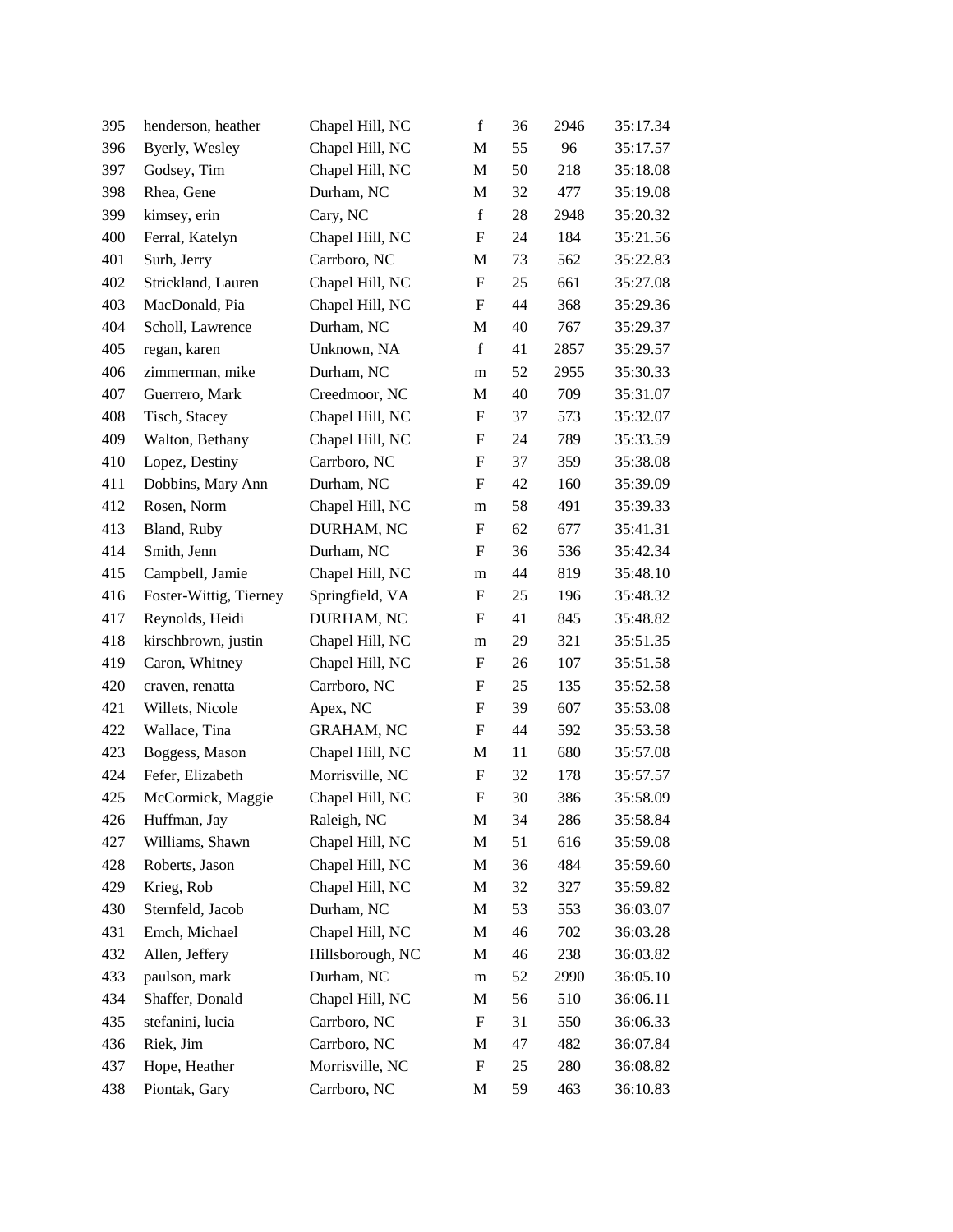| 439 | Spagnardi, Joseph     | Durham, NC        | M                         | 48 | 2960 | 36:12.33 |
|-----|-----------------------|-------------------|---------------------------|----|------|----------|
| 440 | Madden, Michael       | Chapel Hill, NC   | M                         | 57 | 371  | 36:14.83 |
| 441 | Ghio, Andrew          | Chapel Hill, NC   | M                         | 57 | 213  | 36:15.07 |
| 442 | Shen, Anita           | Durham, NC        | F                         | 31 | 770  | 36:15.33 |
| 443 | Lefler, Lindsay       | DURHAM, NC        | $\boldsymbol{F}$          | 30 | 732  | 36:15.33 |
| 444 | Pergolotti, Mackenzi  | Carrboro, NC      | ${\bf F}$                 | 32 | 456  | 36:15.57 |
| 445 | lewis, jennifer       | Carrboro, NC      | $\mathbf f$               | 33 | 833  | 36:21.32 |
| 446 | Grabowski, Chuck      | Chapel Hill, NC   | M                         | 37 | 228  | 36:22.57 |
| 447 | dondero-powell, emily | Pittsboro, NC     | $\boldsymbol{\mathrm{F}}$ | 27 | 2988 | 36:25.33 |
| 448 | McDonald, Darla       | CARY, NC          | F                         | 32 | 391  | 36:25.85 |
| 449 | Javaux, Carmen        | Holly Springs, NC | $\boldsymbol{\mathrm{F}}$ | 47 | 297  | 36:26.11 |
| 450 | Nadas, Marisa         | Boston, MA        | F                         | 31 | 745  | 36:27.59 |
| 451 | Lounes, Karim         | Chapel Hill, NC   | M                         | 44 | 361  | 36:29.32 |
| 452 | Smith, Danielle       | Durham, NC        | ${\bf F}$                 | 31 | 534  | 36:32.09 |
| 453 | Smith, Matthew        | Durham, NC        | M                         | 31 | 774  | 36:34.82 |
| 454 | Cocowitch, Andrew     | Chapel Hill, NC   | M                         | 34 | 125  | 36:35.07 |
| 455 | Crncic, John          | Carrboro, NC      | M                         | 35 | 137  | 36:35.31 |
| 456 | Armstrong, Jen        | Chapel Hill, NC   | $\boldsymbol{\mathrm{F}}$ | 50 | 669  | 36:36.57 |
| 457 | Boggess, Kim          | Chapel Hill, NC   | $\boldsymbol{F}$          | 47 | 679  | 36:38.32 |
| 458 | Davis, Bill           | Raleigh, NC       | M                         | 41 | 150  | 36:38.33 |
| 459 | Mayfield, Jennifer    | Holly Springs, NC | F                         | 36 | 383  | 36:39.09 |
| 460 | Ball, Charles         | Hillsborough, NC  | M                         | 44 | 37   | 36:40.32 |
| 461 | Moses, Kitty          | Durham, NC        | F                         | 56 | 415  | 36:42.82 |
| 462 | Brady, Claudia        | Hillsborough, NC  | $\boldsymbol{F}$          | 44 | 76   | 36:44.07 |
| 463 | Taub, Mary Carter     | Chapel Hill, NC   | F                         | 42 | 780  | 36:49.09 |
| 464 | Matthews, David       | Carrboro, NC      | M                         | 35 | 381  | 36:51.60 |
| 465 | Obermeyer, Kari       | Durham, NC        | F                         | 30 | 438  | 36:52.34 |
| 466 | Shuchalina, Nataliya  | Apex, NC          | F                         | 35 | 525  | 36:52.36 |
| 467 | Collis, Stewart       | Carrboro, NC      | M                         | 44 | 692  | 36:53.32 |
| 468 | Collis, Erica         | Carrboro, NC      | $\boldsymbol{\mathrm{F}}$ | 35 | 691  | 36:53.58 |
| 469 | Griffin, Shauna       | Chapel Hill, NC   | F                         | 35 | 235  | 36:55.32 |
| 470 | Ali, Rabia            | Durham, NC        | F                         | 33 | 16   | 36:55.34 |
| 471 | bellavance, jason     | Chapel Hill, NC   | M                         | 31 | 2924 | 36:56.59 |
| 472 | oppegard, preston     | Durham, NC        | ${\rm m}$                 | 39 | 2925 | 36:56.84 |
| 473 | Henry, April          | Chapel Hill, NC   | F                         | 36 | 715  | 36:57.09 |
| 474 | Zaas, Jake            | Chapel Hill, NC   | M                         | 8  | 632  | 36:57.82 |
| 475 | Zaas, Aimee           | Chapel Hill, NC   | $\boldsymbol{\mathrm{F}}$ | 40 | 630  | 36:58.08 |
| 476 | Coulter, Kathy        | Chapel Hill, NC   | $\boldsymbol{F}$          | 52 | 132  | 37:04.84 |
| 477 | Goetz-Bouchard, Amber | Gibsonville, NC   | F                         | 35 | 219  | 37:05.83 |
| 478 | Vernon, Kia           | Cary, NC          | F                         | 40 | 588  | 37:07.32 |
| 479 | Scholl, Ben           | Chapel Hill, NC   | M                         | 38 | 766  | 37:07.35 |
| 480 | Hammond, Phil         | Chapel Hill, NC   | M                         | 44 | 249  | 37:09.57 |
| 481 | Gramer, Amanda        | Raleigh, NC       | F                         | 33 | 232  | 37:10.10 |
| 482 | Gramer, Joe           | RALEIGH, NC       | M                         | 61 | 233  | 37:10.32 |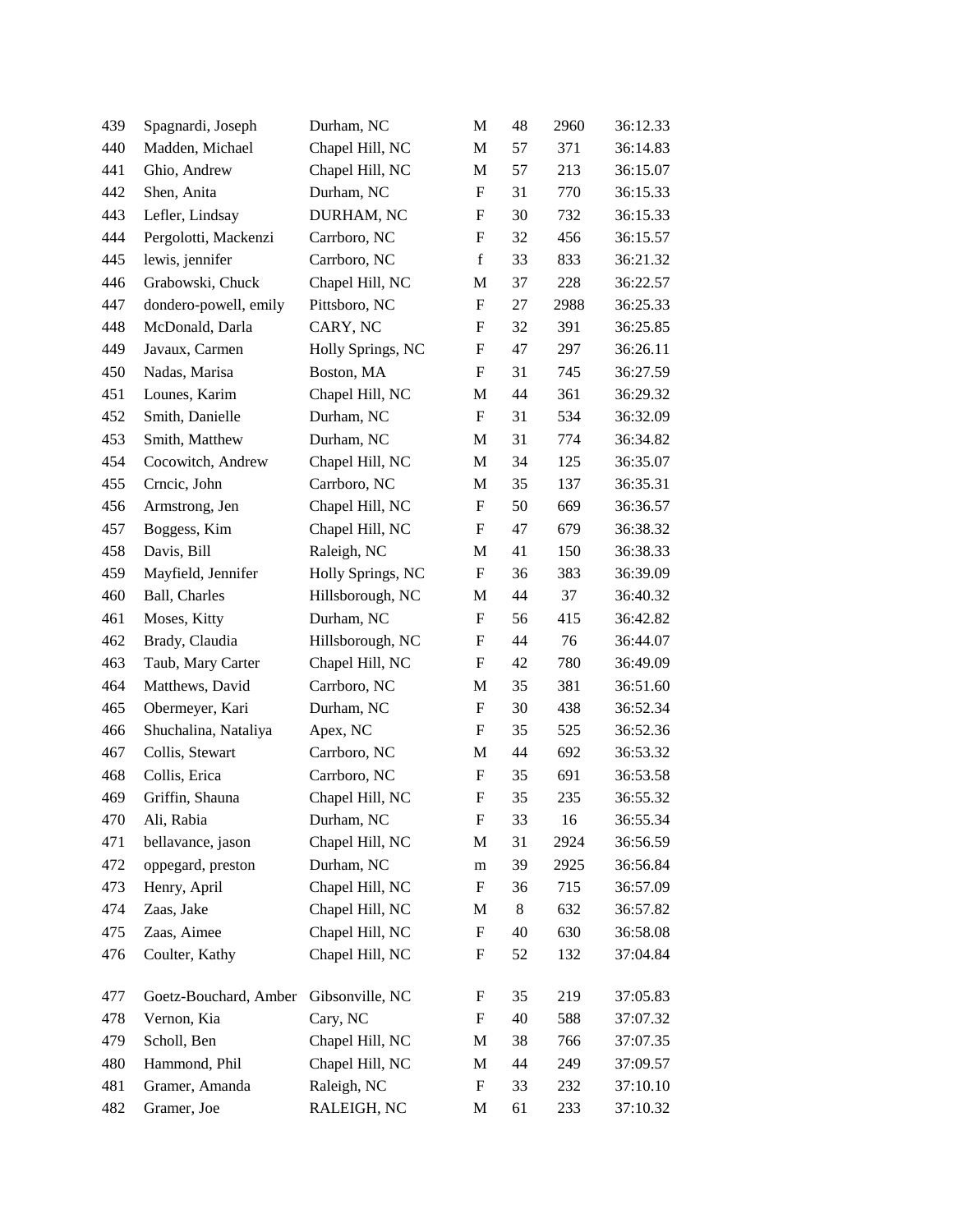| 483 | Kettler, Jessica  | Raleigh, NC      | $\boldsymbol{\mathrm{F}}$ | 28 | 728  | 37:12.32 |
|-----|-------------------|------------------|---------------------------|----|------|----------|
| 484 | Amsbary, Jessica  | Chapel Hill, NC  | $\boldsymbol{\mathrm{F}}$ | 33 | 19   | 37:13.82 |
| 485 | Sherman, Jennifer | Durham, NC       | ${\bf F}$                 | 31 | 515  | 37:14.57 |
| 486 | Gelin, Dana       | Chapel Hill, NC  | ${\bf F}$                 | 42 | 799  | 37:22.10 |
| 487 | Gilbert, Hannah   | DURHAM, NC       | $\boldsymbol{\mathrm{F}}$ | 18 | 216  | 37:22.36 |
| 488 | Fulford, Collie   | DURHAM, NC       | $\boldsymbol{\mathrm{F}}$ | 46 | 204  | 37:22.57 |
| 489 | Timothy, Paige    | Chapel Hill, NC  | F                         | 16 | 784  | 37:22.59 |
| 490 | Beal, Meg         | Chapel Hill, NC  | $\boldsymbol{\mathrm{F}}$ | 28 | 45   | 37:27.33 |
| 491 | Gallagher, Tim    | Chapel Hill, NC  | M                         | 57 | 208  | 37:27.59 |
| 492 | McDaniel, Helli   | Whitsett, NC     | $\boldsymbol{\mathrm{F}}$ | 33 | 389  | 37:29.07 |
| 493 | McDaniel, Jeff    | Whitsett, NC     | M                         | 35 | 390  | 37:29.09 |
| 494 | Mineer, Mike      | Bear Creek, NC   | M                         | 44 | 401  | 37:31.08 |
| 495 | Byrd, Rebecca     | DURHAM, NC       | $\boldsymbol{\mathrm{F}}$ | 37 | 99   | 37:31.09 |
| 496 | Hahn, Michael     | Durham, NC       | M                         | 37 | 247  | 37:32.08 |
| 497 | Thompson, Sarah   | Raleigh, NC      | $\boldsymbol{\mathrm{F}}$ | 25 | 571  | 37:33.33 |
| 498 | Frellick, Paul    | Chapel Hill, NC  | M                         | 52 | 200  | 37:34.82 |
| 499 | Nelson, Lane      | Chapel Hill, NC  | $\boldsymbol{\mathrm{F}}$ | 10 | 746  | 37:35.33 |
| 500 | Grubbs, Susan     | DURHAM, NC       | ${\bf F}$                 | 47 | 242  | 37:38.83 |
| 501 | Lounes, Louise    | Chapel Hill, NC  | F                         | 10 | 362  | 37:38.84 |
| 502 | Stiff, Patrick    | Durham, NC       | M                         | 27 | 777  | 37:39.10 |
| 503 | Pedersen, Kurt    | Chapel Hill, NC  | M                         | 46 | 454  | 37:41.58 |
| 504 | Paulson, Courtney | Durham, NC       | F                         | 23 | 750  | 37:42.09 |
| 505 | Powell, Amy       | Chapel Hill, NC  | $\boldsymbol{\mathrm{F}}$ | 50 | 757  | 37:43.84 |
| 506 | brady, bill       | Chapel Hill, NC  | m                         | 58 | 815  | 37:46.08 |
| 507 | Balfour, James    | Mebane, NC       | M                         | 42 | 36   | 37:47.57 |
| 508 | Campbell, Drew    | Chapel Hill, NC  | M                         | 12 | 817  | 37:49.34 |
| 509 | Dankoski, Elyse   | Carrboro, NC     | F                         | 26 | 146  | 37:49.60 |
| 510 | long, robert      | Chapel Hill, NC  | m                         | 61 | 2927 | 37:51.10 |
| 511 | Whilden, Blakely  | Chapel Hill, NC  | $\boldsymbol{\mathrm{F}}$ | 28 | 605  | 37:51.61 |
| 512 | Bialas, Rebecca   | Durham, NC       | $\boldsymbol{\mathrm{F}}$ | 28 | 52   | 37:51.82 |
| 513 | Hegle, Jennifer   | Durham, NC       | ${\bf F}$                 | 40 | 713  | 37:52.08 |
| 514 | Devon, Eric       | Carrboro, NC     | M                         | 32 | 697  | 37:55.83 |
| 515 | Duncan, catherine | Chapel Hill, NC  | M                         | 47 | 700  | 37:56.56 |
| 516 | Miles, Paige      | Morrisville, NC  | ${\rm F}$                 | 30 | 394  | 38:02.56 |
| 517 | Feldmann, Scott   | Morrisville, NC  | M                         | 26 | 179  | 38:02.58 |
| 518 | gerowitz, bob     | Raleigh, NC      | m                         | 50 | 211  | 38:02.82 |
| 519 | buebel, spencer   | Chapel Hill, NC  | m                         | 12 | 2850 | 38:09.33 |
| 520 | Kelchner, Dave    | Chapel Hill, NC  | M                         | 58 | 309  | 38:10.82 |
| 521 | Burch, Brandon    | Chapel Hill, NC  | M                         | 33 | 92   | 38:12.56 |
| 522 | Wooley, Megan     | Carrboro, NC     | ${\bf F}$                 | 26 | 625  | 38:13.32 |
| 523 | Shofer, Scott     | Chapel Hill, NC  | M                         | 44 | 520  | 38:14.33 |
| 524 | nanney, joe       | Chapel Hill, NC  | m                         | 51 | 426  | 38:14.58 |
| 525 | Hauser, Susan     | Raleigh, NC      | ${\bf F}$                 | 54 | 261  | 38:20.09 |
| 526 | Shultz, Brian     | Hillsborough, NC | M                         | 33 | 527  | 38:24.32 |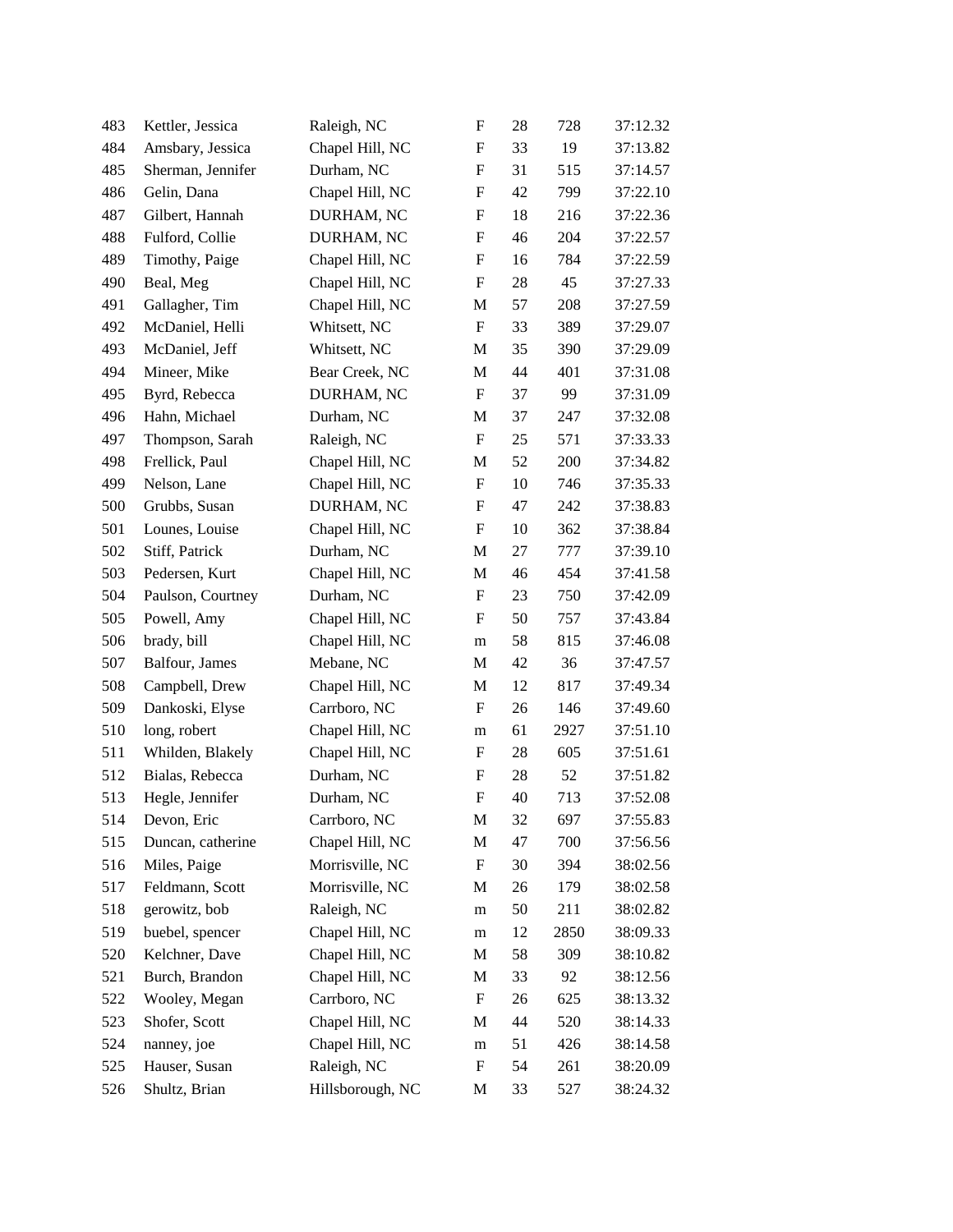| 527 | Archer, Isabella      | Chapel Hill, NC  | $\boldsymbol{\mathrm{F}}$ | 23 | 22   | 38:26.32 |
|-----|-----------------------|------------------|---------------------------|----|------|----------|
| 528 | Petrin, Pete          | Hillsborough, NC | M                         | 55 | 460  | 38:28.10 |
| 529 | Castro, Luis          | Carrboro, NC     | M                         | 27 | 111  | 38:28.56 |
| 530 | Webb, LaToya          | Morrisville, NC  | $\boldsymbol{\mathrm{F}}$ | 28 | 600  | 38:32.57 |
| 531 | Bell, Karen           | Durham, NC       | F                         | 34 | 49   | 38:32.60 |
| 532 | Bray, Lou             | Durham, NC       | $\boldsymbol{\mathrm{F}}$ | 42 | 81   | 38:35.09 |
| 533 | Perry, Susan          | Raleigh, NC      | $\mathbf f$               | 48 | 459  | 38:37.60 |
| 534 | Stephenson, Ann       | Carrboro, NC     | ${\bf F}$                 | 40 | 2998 | 38:39.09 |
| 535 | Johnson, Carlin       | Apex, NC         | $\boldsymbol{\mathrm{F}}$ | 52 | 719  | 38:39.32 |
| 536 | Shofer, Noah          | Chapel Hill, NC  | M                         | 16 | 519  | 38:39.83 |
| 537 | Shultz, Allison       | Hillsborough, NC | $\boldsymbol{\mathrm{F}}$ | 31 | 526  | 38:40.84 |
| 538 | Stolte, Laurel        | Chapel Hill, NC  | F                         | 33 | 660  | 38:40.84 |
| 539 | Miller, David         | Durham, NC       | M                         | 42 | 396  | 38:45.57 |
| 540 | kelly, annie          | Carrboro, NC     | $\mathbf f$               | 31 | 725  | 38:47.07 |
| 541 | shirey, kristen       | Durham, NC       | $\mathbf f$               | 31 | 518  | 38:47.81 |
| 542 | Timothy, Kevin        | Chapel Hill, NC  | M                         | 9  | 783  | 38:48.59 |
| 543 | Dixon, Melea          | Durham, NC       | F                         | 28 | 159  | 38:49.33 |
| 544 | Prince, Katya         | Durham, NC       | $\boldsymbol{\mathrm{F}}$ | 46 | 470  | 38:50.34 |
| 545 | Superak, Peter        | Carrboro, NC     | M                         | 55 | 662  | 38:51.32 |
| 546 | Lassiter, Elizabeth   | Chapel Hill, NC  | $\boldsymbol{\mathrm{F}}$ | 34 | 332  | 38:55.35 |
| 547 | steinberg, AJ         | Chapel Hill, NC  | $\mathbf f$               | 15 | 2933 | 38:55.82 |
| 548 | Bolon, Hank           | Chapel Hill, NC  | M                         | 16 | 2858 | 38:56.31 |
| 549 | Stern, Dalia          | Carrboro, NC     | $\boldsymbol{\mathrm{F}}$ | 26 | 776  | 38:57.57 |
| 550 | Richards, Anna        | Cary, NC         | F                         | 43 | 480  | 38:57.85 |
| 551 | Richards, Ken         | Cary, NC         | M                         | 39 | 481  | 38:58.07 |
| 552 | Seiz, George          | Durham, NC       | M                         | 61 | 769  | 38:58.84 |
| 553 | Brown, Michelle       | Carrboro, NC     | F                         | 25 | 89   | 38:59.84 |
| 554 | Spagnardi, Colleen    | DURHAM, NC       | $\boldsymbol{\mathrm{F}}$ | 31 | 547  | 39:00.56 |
| 555 | Haskins, Teresa       | Chapel Hill, NC  | $\boldsymbol{F}$          | 51 | 260  | 39:01.32 |
| 556 | dye, aaron            | Carrboro, NC     | m                         | 38 | 2923 | 39:01.83 |
| 557 | Fulcher, Sarah        | Chapel Hill, NC  | F                         | 23 | 203  | 39:02.09 |
| 558 | Fellela, Lori         | Chapel Hill, NC  | F                         | 49 | 180  | 39:02.57 |
| 559 | alexander, stewart    | Raleigh, NC      | M                         | 44 | 15   | 39:03.57 |
| 560 | Chang, Kristofer      | Raleigh, NC      | M                         | 31 | 116  | 39:03.57 |
| 561 | Gould, Sarah          | Durham, NC       | F                         | 27 | 227  | 39:04.82 |
| 562 | goldberger, marc      | Raleigh, NC      | m                         | 50 | 2996 | 39:05.06 |
| 563 | rath-xarlacos, martha | Chapel Hill, NC  | $\mathbf f$               | 41 | 2931 | 39:07.08 |
| 564 | Towe, Elizabeth       | Carrboro, NC     | ${\bf F}$                 | 45 | 786  | 39:07.83 |
| 565 | Hope, Chris           | Morrisville, NC  | M                         | 27 | 279  | 39:08.83 |
| 566 | Blum, Courtney        | RALEIGH, NC      | F                         | 42 | 62   | 39:12.56 |
| 567 | Celestini, Stephen    | Raleigh, NC      | M                         | 49 | 2986 | 39:17.31 |
| 568 | Bedford, James        | Chapel Hill, NC  | M                         | 26 | 48   | 39:21.10 |
| 569 | Mann, Brian           | DURHAM, NC       | M                         | 40 | 374  | 39:21.82 |
| 570 | Gilbert, Susie        | DURHAM, NC       | F                         | 50 | 217  | 39:23.32 |
|     |                       |                  |                           |    |      |          |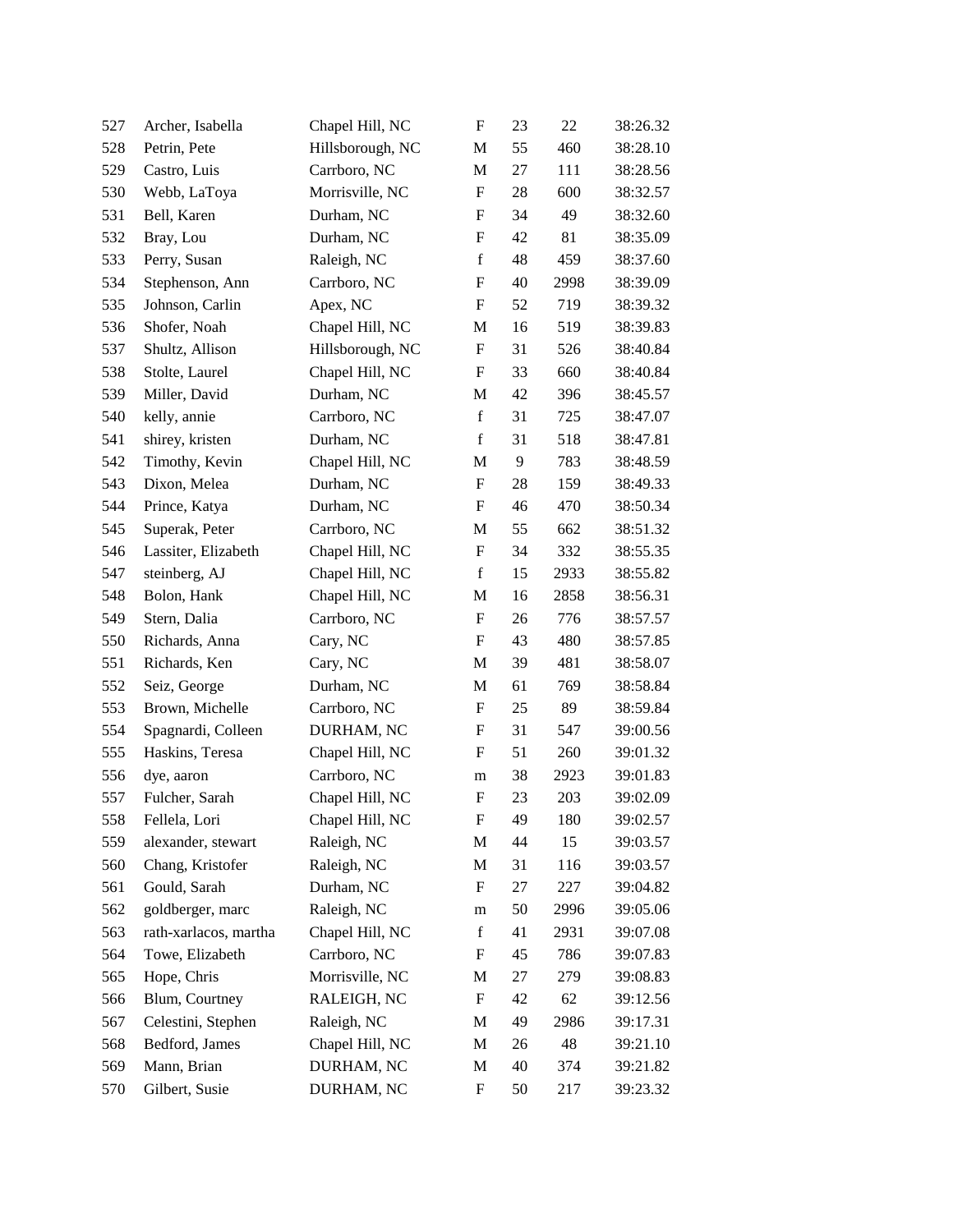| 571 | Oliver, Terri                            | Greensboro, NC    | $\boldsymbol{\mathrm{F}}$ | 22 | 439  | 39:25.58 |
|-----|------------------------------------------|-------------------|---------------------------|----|------|----------|
| 572 | Boothe, Brian                            | RALEIGH, NC       | M                         | 40 | 681  | 39:26.32 |
| 573 | O'Brien, Timothy                         | Chapel Hill, NC   | M                         | 40 | 436  | 39:29.34 |
| 574 | watterson, carolyn                       | Pittsboro, NC     | $\mathbf f$               | 45 | 597  | 39:31.34 |
| 575 | Drew, Christina                          | Durham, NC        | F                         | 39 | 164  | 39:32.07 |
| 576 | Seeley, Kristyn                          | Mebane, NC        | $\boldsymbol{\mathrm{F}}$ | 33 | 505  | 39:32.57 |
| 577 | Anderson, Sheelagh                       | Chapel Hill, NC   | F                         | 65 | 2904 | 39:34.32 |
| 578 | Horton, Julie                            | Chapel Hill, NC   | $\boldsymbol{\mathrm{F}}$ | 56 | 281  | 39:36.08 |
| 579 | reddington, krista                       | Hillsborough, NC  | ${\rm F}$                 | 38 | 475  | 39:38.32 |
| 580 | durso, kimberly                          | Raleigh, NC       | $\mathbf f$               | 26 | 2945 | 39:39.29 |
| 581 | Hanson-Baldauf, Dana                     | Chapel Hill, NC   | $\boldsymbol{\mathrm{F}}$ | 42 | 250  | 39:40.07 |
| 582 | Pope, Courtney                           | Durham, NC        | F                         | 31 | 755  | 39:41.56 |
| 583 | Strader, Michael                         | Durham, NC        | M                         | 46 | 555  | 39:42.58 |
| 584 | Shotwell, Jeanette                       | Hillsborough, NC  | $\boldsymbol{\mathrm{F}}$ | 37 | 522  | 39:46.82 |
| 585 | key, jeffrey                             | Chapel Hill, NC   | m                         | 46 | 2936 | 39:53.08 |
| 586 | Thomas, Jason                            | <b>GRAHAM, NC</b> | M                         | 41 | 569  | 39:56.31 |
| 587 | Crawford, Jeffrey                        | DURHAM, NC        | M                         | 63 | 136  | 39:57.34 |
| 588 | Blackwell, Susan                         | DURHAM, NC        | F                         | 52 | 54   | 39:57.35 |
| 589 | Fennell, Cheri                           | Durham, NC        | ${\rm F}$                 | 34 | 182  | 40:01.33 |
| 590 | Austin, Colin                            | Chapel Hill, NC   | M                         | 46 | 28   | 40:03.32 |
| 591 | horowitz, michelle                       | Unknown, NA       | $\mathbf f$               | 30 | 2859 | 40:03.58 |
| 592 | Kleinhammes, Alfred                      | Chapel Hill, NC   | M                         | 61 | 324  | 40:06.57 |
| 593 | Conolly, Max                             | Chapel Hill, NC   | M                         | 12 | 128  | 40:09.57 |
| 594 | Kimbell, Julie                           | Chapel Hill, NC   | ${\rm F}$                 | 51 | 318  | 40:15.08 |
| 595 | mann, kimberly                           | DURHAM, NC        | ${\rm F}$                 | 40 | 375  | 40:15.34 |
| 596 | Boone, Joan                              | Efland, NC        | F                         | 59 | 69   | 40:16.08 |
| 597 | buebel, michael                          | Chapel Hill, NC   | m                         | 42 | 2851 | 40:16.87 |
| 598 | taylor, danielle                         | Hope Mills, NC    | $\mathbf f$               | 34 | 2912 | 40:17.07 |
| 599 | Guardino, Louise                         | Cary, NC          | F                         | 71 | 708  | 40:18.09 |
| 600 | Boukhelifa Lounes, Malik Chapel Hill, NC |                   | F                         | 44 | 71   | 40:20.58 |
| 601 | Simpson, Tracy Durham, NC                |                   | $\boldsymbol{\mathrm{F}}$ | 43 | 529  | 40:25.34 |
| 602 | Hunter, Jill                             | Chapel Hill, NC   | ${\rm F}$                 | 41 | 287  | 40:29.33 |
| 603 | smiker, amy                              | Unknown, NA       | $\mathbf f$               | 46 | 2861 | 40:35.56 |
| 604 | lavia, maria                             | Chapel Hill, NC   | $\mathbf f$               | 48 | 2852 | 40:35.57 |
| 605 | Scott, Katherine                         | Chapel Hill, NC   | F                         | 33 | 503  | 40:35.59 |
| 606 | Piontak, Rachel                          | Carrboro, NC      | ${\rm F}$                 | 24 | 464  | 40:37.58 |
| 607 | Bogovich, Ida                            | Durham, NC        | ${\rm F}$                 | 34 | 65   | 40:37.59 |
| 608 | Lindley, Maya                            | Carrboro, NC      | ${\rm F}$                 | 35 | 736  | 40:39.84 |
| 609 | Williams, Jessica                        | Chapel Hill, NC   | F                         | 35 | 612  | 40:42.07 |
| 610 | parker, chevell                          | Unknown, NA       | m                         | 47 | 2863 | 40:43.08 |
| 611 | Baker, Steven                            | Chapel Hill, NC   | M                         | 60 | 34   | 40:44.32 |
| 612 | Bloodworth, Barbara                      | CARY, NC          | ${\rm F}$                 | 54 | 58   | 40:46.59 |
| 613 | Miller, Lindsay                          | Durham, NC        | ${\rm F}$                 | 33 | 397  | 40:47.08 |
| 614 | Goss, Karen                              | Chapel Hill, NC   | ${\rm F}$                 | 48 | 224  | 40:48.32 |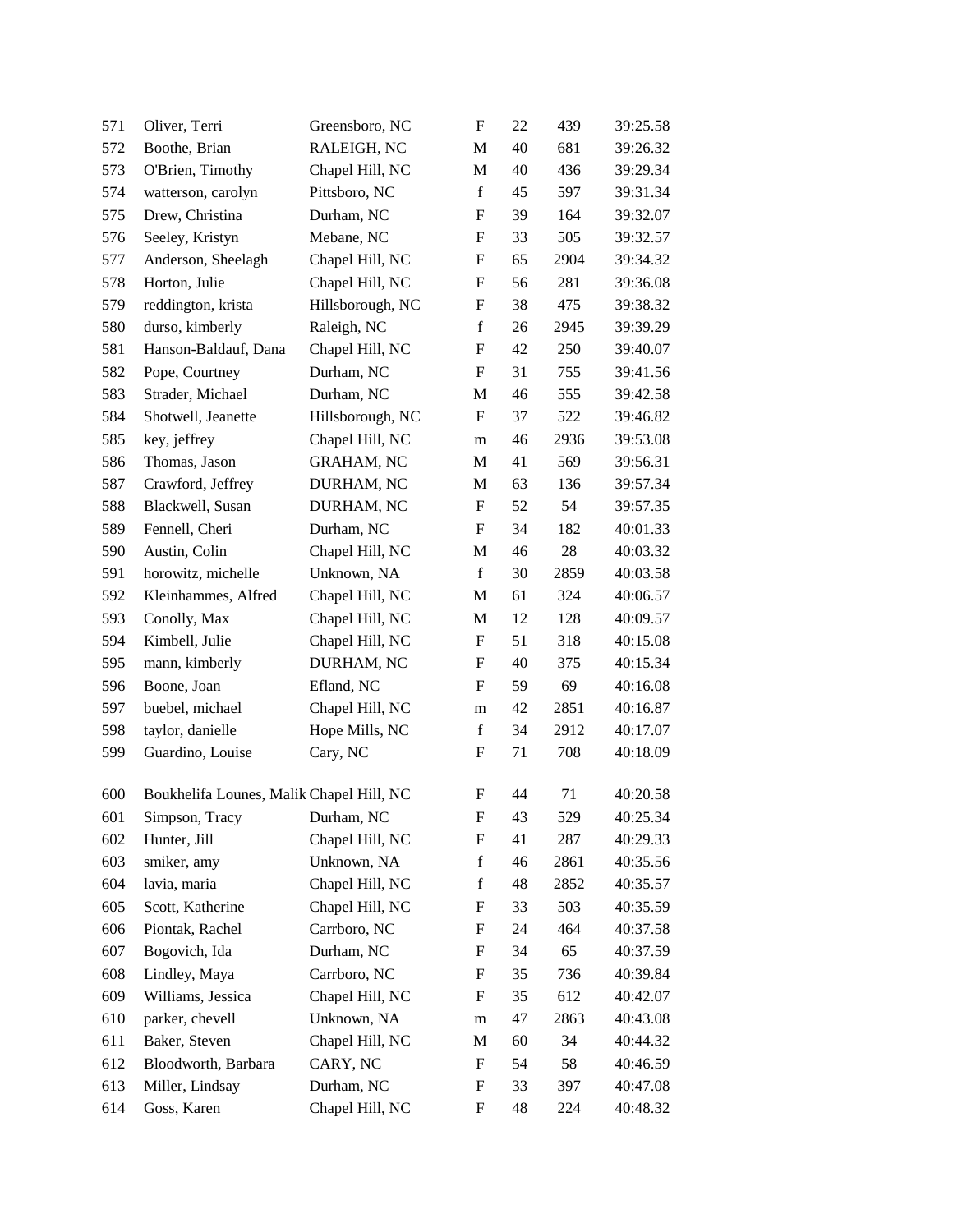| 615 | Eberhard, David       | Carrboro, NC     | M                         | 52 | 173  | 40:49.34 |
|-----|-----------------------|------------------|---------------------------|----|------|----------|
| 616 | rua, megan            | Chapel Hill, NC  | $\mathbf f$               | 28 | 495  | 40:52.84 |
| 617 | Rotenberry, Mark      | Chapel Hill, NC  | M                         | 53 | 492  | 40:53.34 |
| 618 | Schneider, Eric       | Pittsboro, NC    | m                         | 48 | 502  | 40:53.59 |
| 619 | cook, heidi           | Chapel Hill, NC  | $\mathbf f$               | 34 | 834  | 40:54.86 |
| 620 | Grimme, Sarah         | Carrboro, NC     | ${\bf F}$                 | 25 | 240  | 40:55.32 |
| 621 | neustrom, vanessa     | Unknown, NA      | $\mathbf f$               | 38 | 2874 | 40:56.32 |
| 622 | mandeville-long, anne | Chapel Hill, NC  | $\mathbf f$               | 53 | 2926 | 40:56.82 |
| 623 | Rogers, Kimberly      | Carrboro, NC     | F                         | 40 | 486  | 40:59.58 |
| 624 | Lawrence, Susan       | Chapel Hill, NC  | $\boldsymbol{\mathrm{F}}$ | 50 | 336  | 40:59.82 |
| 625 | Sims, Katy            | Carrboro, NC     | $\boldsymbol{\mathrm{F}}$ | 23 | 531  | 41:00.60 |
| 626 | Hart, Robert          | Chapel Hill, NC  | M                         | 58 | 257  | 41:01.11 |
| 627 | House, Myles          | Carrboro, NC     | $\boldsymbol{\mathrm{F}}$ | 14 | 283  | 41:01.32 |
| 628 | Bickers Bock, Lindsey | Durham, NC       | $\boldsymbol{F}$          | 31 | 53   | 41:01.82 |
| 629 | Duffy, Lynn           | Chapel Hill, NC  | $\boldsymbol{\mathrm{F}}$ | 50 | 165  | 41:03.31 |
| 630 | O'Loughlin, Kathleen  | Chapel Hill, NC  | $\boldsymbol{\mathrm{F}}$ | 52 | 437  | 41:05.83 |
| 631 | Fields, Debra         | Hillsborough, NC | F                         | 49 | 187  | 41:13.07 |
| 632 | Sparrow, Will         | Chapel Hill, NC  | M                         | 32 | 548  | 41:16.07 |
| 633 | sparkenbaugh, erica   | Chapel Hill, NC  | $\mathbf f$               | 29 | 2903 | 41:16.10 |
| 634 | ERVIN, ALISON         | Raleigh, NC      | ${\rm F}$                 | 36 | 703  | 41:16.34 |
| 635 | TAYLOR, LISA          | Efland, NC       | $\boldsymbol{\mathrm{F}}$ | 37 | 566  | 41:16.58 |
| 636 | Campbell, JJ          | Durham, NC       | F                         | 42 | 101  | 41:16.83 |
| 637 | Taylor, Will          | Efland, NC       | m                         | 37 | 567  | 41:17.32 |
| 638 | Villa-Torres, Laura   | Chapel Hill, NC  | F                         | 31 | 787  | 41:18.08 |
| 639 | Sassa, Akira          | Morrisville, NC  | M                         | 29 | 499  | 41:18.08 |
| 640 | diaz, denis           | Durham, NC       | m                         | 35 | 2963 | 41:24.58 |
| 641 | Johnson, Megan        | Chapel Hill, NC  | F                         | 30 | 304  | 41:25.82 |
| 642 | Silva, James          | Chapel Hill, NC  | M                         | 62 | 772  | 41:28.32 |
| 643 | Shipley, Brian        | Chapel Hill, NC  | M                         | 34 | 516  | 41:34.33 |
| 644 | Archer, Janet         | Chapel Hill, NC  | $\mathbf F$               | 52 | 23   | 41:35.09 |
| 645 | Clossick, Stephen     | Chapel Hill, NC  | M                         | 45 | 123  | 41:36.57 |
| 646 | Eichelberger, Gary    | Chapel Hill, NC  | M                         | 40 | 174  | 41:36.84 |
| 647 | wasiolak, sue         | DURHAM, NC       | $\mathbf f$               | 57 | 2950 | 41:39.08 |
| 648 | Clayton, rebecca      | Durham, NC       | F                         | 35 | 122  | 41:39.35 |
| 649 | Torrice, Lindsay      | Chapel Hill, NC  | ${\rm F}$                 | 32 | 785  | 41:46.08 |
| 650 | white, hailey         | Carrboro, NC     | $\mathbf f$               | 8  | 2855 | 41:48.08 |
| 651 | lennon, kenneth       | Durham, NC       | M                         | 55 | 343  | 41:48.08 |
| 652 | white, anna           | Carrboro, NC     | $\mathbf f$               | 6  | 2856 | 41:48.11 |
| 653 | Baldauf, Madi         | Chapel Hill, NC  | F                         | 12 | 35   | 41:51.33 |
| 654 | englehardt, mark      | Raleigh, NC      | m                         | 53 | 2847 | 41:51.58 |
| 655 | Headley, Jennifer     | Carrboro, NC     | ${\rm F}$                 | 32 | 263  | 41:51.84 |
| 656 | stefani, lucy         | Durham, NC       | $\mathbf f$               | 26 | 2854 | 41:52.82 |
| 657 | Blunk, John           | Chapel Hill, NC  | M                         | 55 | 63   | 41:54.83 |
| 658 | Conolly, Rory         | Chapel Hill, NC  | M                         | 64 | 129  | 41:58.58 |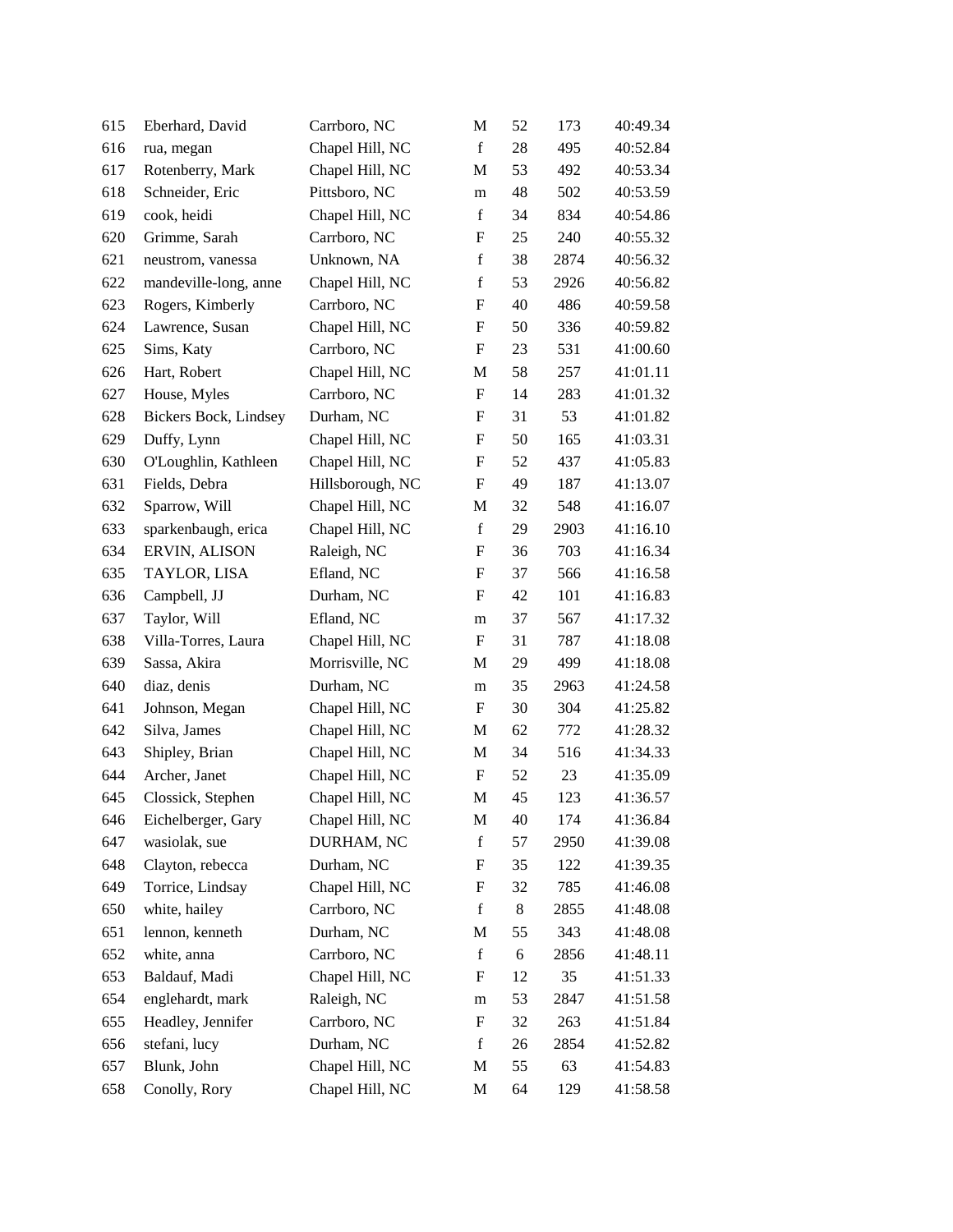| 659 | Williams, Tim        | Chapel Hill, NC    | M                         | 53 | 618  | 41:58.58 |
|-----|----------------------|--------------------|---------------------------|----|------|----------|
| 660 | White, Cheri         | Hillsborough, NC   | F                         | 51 | 606  | 42:04.08 |
| 661 | albert, brian        | Winston Salem, NC  | m                         | 25 | 2853 | 42:08.06 |
| 662 | WANSLEY, BRANT       | Carrboro, NC       | M                         | 65 | 594  | 42:08.57 |
| 663 | Cupitt, Julia        | DURHAM, NC         | $\boldsymbol{\mathrm{F}}$ | 64 | 143  | 42:12.57 |
| 664 | Lounes, Selia        | Chapel Hill, NC    | $\boldsymbol{\mathrm{F}}$ | 10 | 363  | 42:13.83 |
| 665 | Pooley, Paul         | Durham, NC         | m                         | 57 | 2966 | 42:13.84 |
| 666 | jones, jennifer_2    | Chapel Hill, NC    | $\mathbf f$               | 25 | 2939 | 42:13.85 |
| 667 | Morrison, Grady      | Carrboro, NC       | F                         | 29 | 412  | 42:17.07 |
| 668 | Williams, Bill       | Chapel Hill, NC    | M                         | 42 | 608  | 42:19.84 |
| 669 | watters, jacques     | Chapel Hill, NC    | m                         | 44 | 2919 | 42:26.11 |
| 670 | Colville, Kathleen   | Efland, NC         | F                         | 37 | 127  | 42:26.34 |
| 671 | Sisk, Susan          | Chapel Hill, NC    | F                         | 50 | 532  | 42:29.59 |
| 672 | Latour, Anne         | Cary, NC           | $\boldsymbol{F}$          | 50 | 333  | 42:32.32 |
| 673 | Keilson, Sarah       | Rochester, NY      | F                         | 26 | 723  | 42:32.33 |
| 674 | Pea, Rachel          | Dallas, NC         | $\boldsymbol{\mathrm{F}}$ | 24 | 450  | 42:35.34 |
| 675 | Bush, Anne           | Durham, NC         | F                         | 31 | 684  | 42:35.85 |
| 676 | Powers, Joseph       | Chapel Hill, NC    | M                         | 29 | 467  | 42:36.07 |
| 677 | Woolson, Sandra      | Chapel Hill, NC    | $\boldsymbol{\mathrm{F}}$ | 37 | 2941 | 42:38.83 |
| 678 | paisher, sara        | Chapel Hill, NC    | $\mathbf f$               | 39 | 2969 | 42:39.09 |
| 679 | Genderson, Herman    | Chapel Hill, NC    | M                         | 43 | 2845 | 42:41.81 |
| 680 | Thomas, Jody         | Chapel Hill, NC    | M                         | 41 | 570  | 42:42.61 |
| 681 | Davis, Sonia         | Chapel Hill, NC    | $\boldsymbol{\mathrm{F}}$ | 45 | 154  | 42:42.85 |
| 682 | Greene, Deb          | Chapel Hill, NC    | $\boldsymbol{\mathrm{F}}$ | 55 | 705  | 42:43.34 |
| 683 | Oshnock, Jennifer    | Cary, NC           | ${\rm F}$                 | 30 | 442  | 42:45.61 |
| 684 | Brossoie, Sofie      | Apex, NC           | $\boldsymbol{\mathrm{F}}$ | 27 | 86   | 42:45.85 |
| 685 | Johnson, Amy         | Chapel Hill, NC    | F                         | 33 | 301  | 42:52.33 |
| 686 | Updike, Sharon       | Chapel Hill, NC    | $\boldsymbol{\mathrm{F}}$ | 49 | 579  | 42:53.07 |
| 687 | Tovell, Chris        | Carrboro, NC       | M                         | 47 | 574  | 42:54.31 |
| 688 | massey, marianne     | Chapel Hill, NC    | $\boldsymbol{\mathrm{F}}$ | 39 | 378  | 42:57.57 |
| 689 | Novak, Lara          | DURHAM, NC         | ${\rm F}$                 | 33 | 435  | 42:58.32 |
| 690 | Novak, Kris          | DURHAM, NC         | M                         | 34 | 434  | 42:58.34 |
| 691 | Burns, Kimberlie     | Durham, NC         | ${\rm F}$                 | 51 | 94   | 43:07.57 |
| 692 | anderson, erin       | Chapel Hill, NC    | $\mathbf f$               | 27 | 2938 | 43:07.83 |
| 693 | Wujciak, Barbara     | Chapel Hill, NC    | ${\rm F}$                 | 50 | 626  | 43:08.57 |
| 694 | Shipley, Jaclyn      | Chapel Hill, NC    | ${\rm F}$                 | 31 | 517  | 43:08.82 |
| 695 | Pizzagalli, Mia      | Chapel Hill, NC    | F                         | 45 | 465  | 43:11.08 |
| 696 | Newman, Naomi        | Efland, NC         | ${\bf F}$                 | 47 | 429  | 43:18.35 |
| 697 | Stonecipher, Shelley | Chapel Hill, NC    | F                         | 47 | 778  | 43:23.83 |
| 698 | Murray, Sharon       | Chapel Hill, NC    | $\mathbf f$               | 48 | 424  | 43:27.34 |
| 699 | Margolin, Nancy      | Carrboro, NC       | ${\rm F}$                 | 58 | 650  | 43:30.34 |
| 700 | Norris, Michael      | Southern Pines, NC | M                         | 38 | 432  | 43:33.57 |
| 701 | Lauffenburger, Julie | Carrboro, NC       | ${\rm F}$                 | 27 | 334  | 43:35.08 |
| 702 | Johnson, Michelle    | Carrboro, NC       | ${\rm F}$                 | 36 | 305  | 43:36.32 |
|     |                      |                    |                           |    |      |          |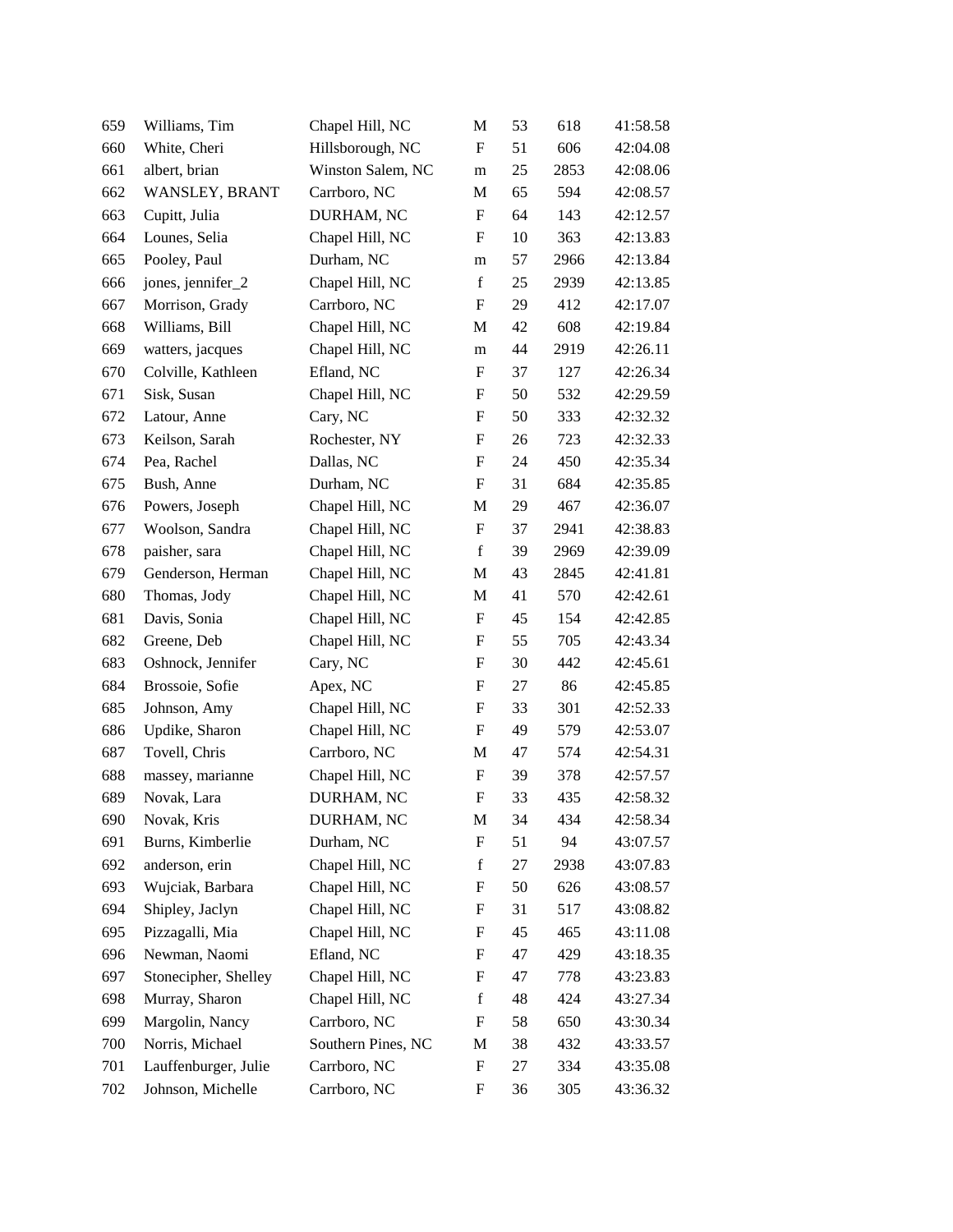| 703 | cupit, melissa        | Clayton, NC       | $\mathbf f$               | 47 | 3000 | 43:39.08 |
|-----|-----------------------|-------------------|---------------------------|----|------|----------|
| 704 | Vassiliadis, Kim      | Carrboro, NC      | $\boldsymbol{F}$          | 36 | 587  | 43:41.06 |
| 705 | Morovati, Andrew      | Carrboro, NC      | M                         | 45 | 406  | 43:43.33 |
| 706 | Althouse, Owen        | Chapel Hill, NC   | M                         | 10 | 18   | 43:47.59 |
| 707 | hudgins, daniel       | DURHAM, NC        | m                         | 67 | 2979 | 43:49.84 |
| 708 | Willis, Tina          | Chapel Hill, NC   | ${\rm F}$                 | 41 | 619  | 43:51.07 |
| 709 | benners, ashley       | Durham, NC        | f                         | 24 | 50   | 43:55.84 |
| 710 | Huynh, Deborah        | Mebane, NC        | ${\bf F}$                 | 54 | 289  | 43:59.57 |
| 711 | Michaels, Danielle    | Durham, NC        | F                         | 37 | 740  | 44:00.32 |
| 712 | george, marlan        | Durham, NC        | m                         | 46 | 2932 | 44:00.33 |
| 713 | Barr, Michele         | Chapel Hill, NC   | F                         | 43 | 41   | 44:00.56 |
| 714 | Carpenter, Kimberly   | Chapel Hill, NC   | F                         | 47 | 108  | 44:02.57 |
| 715 | Pomerantz, Meg        | Durham, NC        | $\boldsymbol{\mathrm{F}}$ | 49 | 652  | 44:02.60 |
| 716 | Carpenter, Tracy      | Chapel Hill, NC   | M                         | 49 | 109  | 44:02.84 |
| 717 | Johnson, Erica        | Princeton, NC     | $\boldsymbol{\mathrm{F}}$ | 36 | 720  | 44:03.84 |
| 718 | Lujan, Nan            | Chapel Hill, NC   | $\boldsymbol{\mathrm{F}}$ | 32 | 364  | 44:04.10 |
| 719 | Albury, Robert        | Carrboro, NC      | M                         | 29 | 14   | 44:05.82 |
| 720 | Kelly, Brittany       | Raleigh, NC       | $\boldsymbol{\mathrm{F}}$ | 24 | 311  | 44:06.11 |
| 721 | Kolosieke, Meredith   | Morrisville, NC   | $\boldsymbol{F}$          | 23 | 326  | 44:06.57 |
| 722 | Canup, Karen          | <b>GRAHAM, NC</b> | $\boldsymbol{\mathrm{F}}$ | 36 | 104  | 44:10.10 |
| 723 | West, Tracey          | Chapel Hill, NC   | $\boldsymbol{\mathrm{F}}$ | 59 | 604  | 44:10.33 |
| 724 | Canup, Aitor          | <b>GRAHAM, NC</b> | M                         | 40 | 103  | 44:10.35 |
| 725 | Goslin, L             | Durham, NC        | $\boldsymbol{\mathrm{F}}$ | 37 | 223  | 44:14.32 |
| 726 | Tench, Beck           | Durham, NC        | $\boldsymbol{\mathrm{F}}$ | 33 | 568  | 44:14.57 |
| 727 | Swearingen, Patrick   | Durham, NC        | M                         | 33 | 779  | 44:17.08 |
| 728 | Matischak, Ella       | Carrboro, NC      | $\boldsymbol{\mathrm{F}}$ | 9  | 840  | 44:19.32 |
| 729 | Bazin, Aimee          | Carrboro, NC      | F                         | 29 | 671  | 44:21.10 |
| 730 | lacy, candace         | DURHAM, NC        | F                         | 37 | 328  | 44:21.82 |
| 731 | mccurry, rachel       | Durham, NC        | $\mathbf f$               | 29 | 2995 | 44:21.85 |
| 732 | Litchfield, Brian     | Carrboro, NC      | M                         | 36 | 350  | 44:30.33 |
| 733 | Donahue, Katrina      | Durham, NC        | ${\bf F}$                 | 41 | 162  | 44:31.83 |
| 734 | Bouchard, Christopher | Gibsonville, NC   | М                         | 36 | 683  | 44:38.32 |
| 735 | Arnel, Tom            | Carrboro, NC      | M                         | 49 | 24   | 44:42.83 |
| 736 | Cunningham, Anthony   | Hillsborough, NC  | M                         | 50 | 138  | 44:49.09 |
| 737 | Cunningham, Maureen   | Hillsborough, NC  | F                         | 48 | 140  | 44:49.57 |
| 738 | Cunningham, Jessye    | Hillsborough, NC  | ${\rm F}$                 | 21 | 139  | 44:49.60 |
| 739 | Hickerson, Weaver     | Chapel Hill, NC   | M                         | 50 | 269  | 44:55.09 |
| 740 | Eaton, Lucille        | Durham, NC        | ${\rm F}$                 | 48 | 172  | 44:55.59 |
| 741 | wyatt, beth           | Durham, NC        | F                         | 52 | 627  | 44:55.82 |
| 742 | Barwick, Karen        | Chapel Hill, NC   | F                         | 51 | 827  | 44:55.85 |
| 743 | Doherty, Kate         | Chapel Hill, NC   | ${\rm F}$                 | 9  | 161  | 45:02.83 |
| 744 | Bowker, Howard        | New Castle, DE    | M                         | 70 | 72   | 45:05.09 |
| 745 | Morovati, Meredith    | Carrboro, NC      | ${\rm F}$                 | 42 | 407  | 45:06.33 |
| 746 | Devanney, Donna       | Durham, NC        | F                         | 46 | 156  | 45:08.59 |
|     |                       |                   |                           |    |      |          |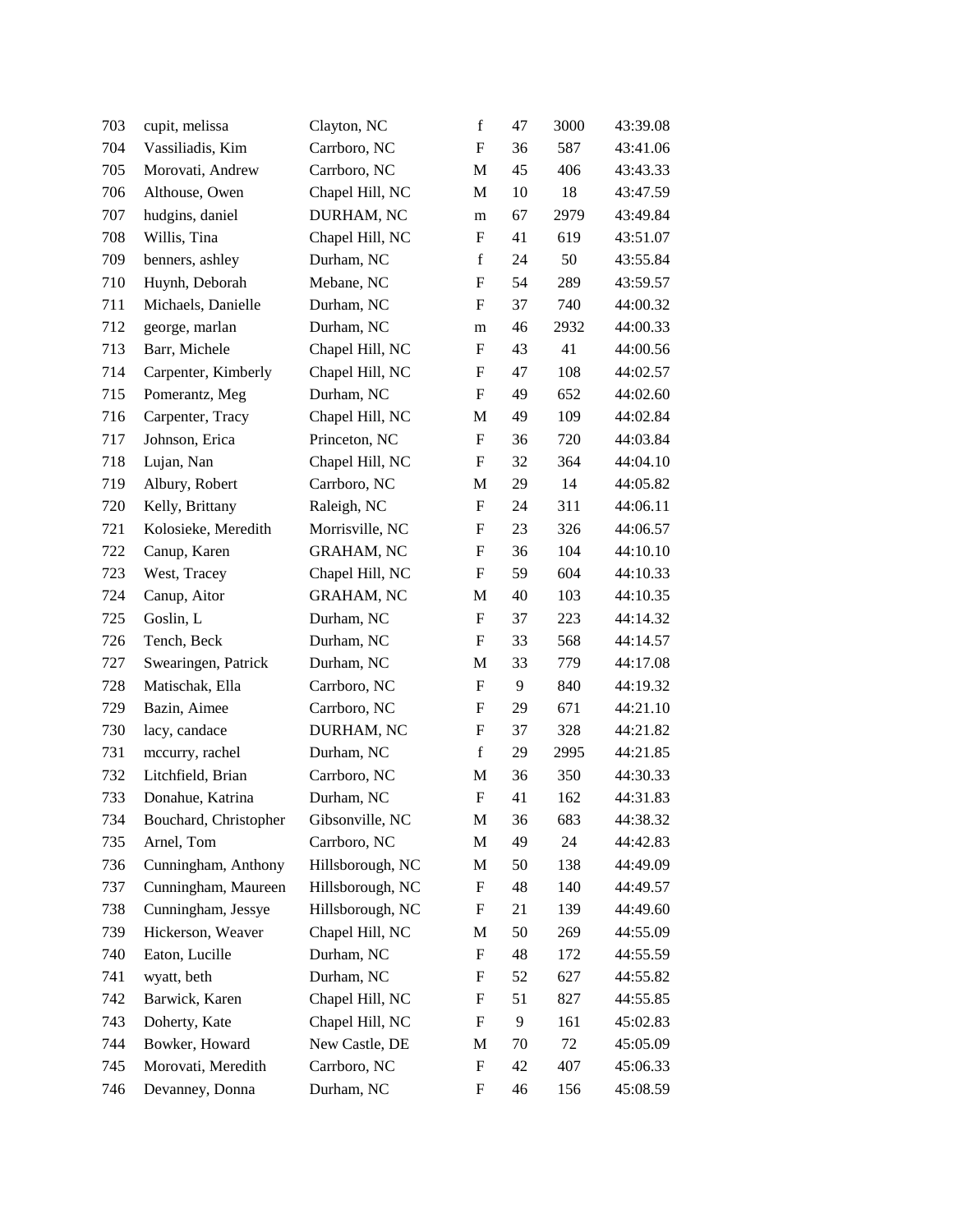| 747 | McKown, Mary                        | Chapel Hill, NC  | $\boldsymbol{\mathrm{F}}$ | 71 | 2911 | 45:14.07 |
|-----|-------------------------------------|------------------|---------------------------|----|------|----------|
| 748 | Howes, Cathy                        | Chapel Hill, NC  | F                         | 50 | 284  | 45:21.09 |
| 749 | Lee, Richard                        | Chapel Hill, NC  | M                         | 34 | 825  | 45:24.08 |
| 750 | Lee, Becky                          | Chapel Hill, NC  | ${\rm F}$                 | 33 | 337  | 45:24.11 |
| 751 | Floyd, Amy                          | Hillsborough, NC | ${\rm F}$                 | 36 | 195  | 45:36.84 |
| 752 | Powell, Bill                        | Chapel Hill, NC  | M                         | 53 | 758  | 45:38.34 |
| 753 | Piontak, Corrie                     | Chapel Hill, NC  | F                         | 36 | 462  | 45:40.07 |
| 754 | Brown, Ashley                       | Carrboro, NC     | F                         | 26 | 87   | 45:45.32 |
| 755 | Mundstock, Rachel                   | Carrboro, NC     | ${\rm F}$                 | 24 | 418  | 45:45.82 |
| 756 | Potter, Sandy                       | Raleigh, NC      | ${\rm F}$                 | 57 | 756  | 45:47.32 |
| 757 | Smith, Maryann                      | Pittsboro, NC    | ${\rm F}$                 | 61 | 537  | 45:47.82 |
| 758 | Owens, Richard                      | Chapel Hill, NC  | M                         | 68 | 811  | 46:00.33 |
| 759 | Zaas, Jonah                         | Chapel Hill, NC  | M                         | 6  | 633  | 46:06.81 |
| 760 | Zaas, david                         | Chapel Hill, NC  | M                         | 40 | 631  | 46:07.10 |
| 761 | Leininger, Lara                     | CARY, NC         | F                         | 33 | 734  | 46:08.84 |
| 762 | Wayson, George                      | Durham, NC       | M                         | 50 | 599  | 46:16.82 |
| 763 | castillo, camelo                    | Carrboro, NC     | $\mathbf f$               | 36 | 2981 | 46:25.57 |
| 764 | Pullen, Karen                       | Pittsboro, NC    | F                         | 68 | 471  | 46:29.59 |
| 765 | Gray, Rose                          | Carrboro, NC     | ${\rm F}$                 | 30 | 234  | 46:35.58 |
| 766 | Kassler, Laura                      | Chapel Hill, NC  | $\mathbf f$               | 31 | 721  | 46:36.06 |
| 767 | Tilley, Julie                       | Durham, NC       | $\boldsymbol{\mathrm{F}}$ | 44 | 806  | 46:38.85 |
| 768 | Lavelle, Lydia                      | Chapel Hill, NC  | ${\rm F}$                 | 51 | 335  | 46:39.82 |
| 769 | Hackney, Loretta                    | Chapel Hill, NC  | $\boldsymbol{\mathrm{F}}$ | 43 | 244  | 46:41.31 |
| 770 | Kerr, Melissa                       | Chapel Hill, NC  | ${\rm F}$                 | 37 | 727  | 46:46.57 |
| 771 | Kerr, Matthew                       | Chapel Hill, NC  | M                         | 37 | 726  | 46:46.58 |
| 772 | Brecher, Dani                       | Chapel Hill, NC  | ${\rm F}$                 | 24 | 82   | 46:47.84 |
| 773 | swales, dina                        | Unknown, NA      | $\mathbf f$               | 47 | 2865 | 46:49.59 |
| 774 | Lamb, Janet                         | Chapel Hill, NC  | ${\rm F}$                 | 47 | 330  | 46:53.85 |
| 775 | Giduz, Betsy                        | Chapel Hill, NC  | ${\rm F}$                 | 53 | 214  | 46:58.07 |
| 776 | LindIa, Matt                        | DURHAM, NC       | M                         | 16 | 735  | 46:59.85 |
| 777 | Bryant, Shamecca                    | Durham, NC       | ${\rm F}$                 | 29 | 90   | 47:01.32 |
| 778 | Abler, Laurie                       | Chapel Hill, NC  | F                         | 36 | 10   | 47:05.58 |
| 779 | Garcia-Granados, Alexand Durham, NC |                  | F                         | 49 | 209  | 47:08.84 |
| 780 | Charles, Brie                       | DURHAM, NC       | F                         | 15 | 688  | 47:11.82 |
| 781 | Steinmetz, Gabriella                | Chapel Hill, NC  | F                         | 43 | 552  | 47:24.33 |
| 782 | Hill, James                         | Chapel Hill, NC  | M                         | 37 | 270  | 47:26.82 |
| 783 | Fenhagen, caitlin                   | Chapel Hill, NC  | ${\rm F}$                 | 43 | 181  | 47:29.57 |
| 784 | Stegman, Karen                      | Chapel Hill, NC  | F                         | 43 | 551  | 47:29.57 |
| 785 | buebel, dhara                       | Chapel Hill, NC  | m                         | 9  | 2849 | 47:30.57 |
| 786 | gross, ellen                        | Chapel Hill, NC  | $\mathbf f$               | 9  | 707  | 47:30.82 |
| 787 | Gross, Darryl                       | Chapel Hill, NC  | M                         | 41 | 706  | 47:33.58 |
| 788 | Lister, Mary Beth                   | Chapel Hill, NC  | ${\rm F}$                 | 45 | 349  | 47:35.33 |
| 789 | blue, johanna                       | Durham, NC       | $\mathbf f$               | 27 | 2949 | 47:37.82 |
| 790 | Harlow, Chrissy                     | Raleigh, NC      | F                         | 38 | 712  | 47:38.82 |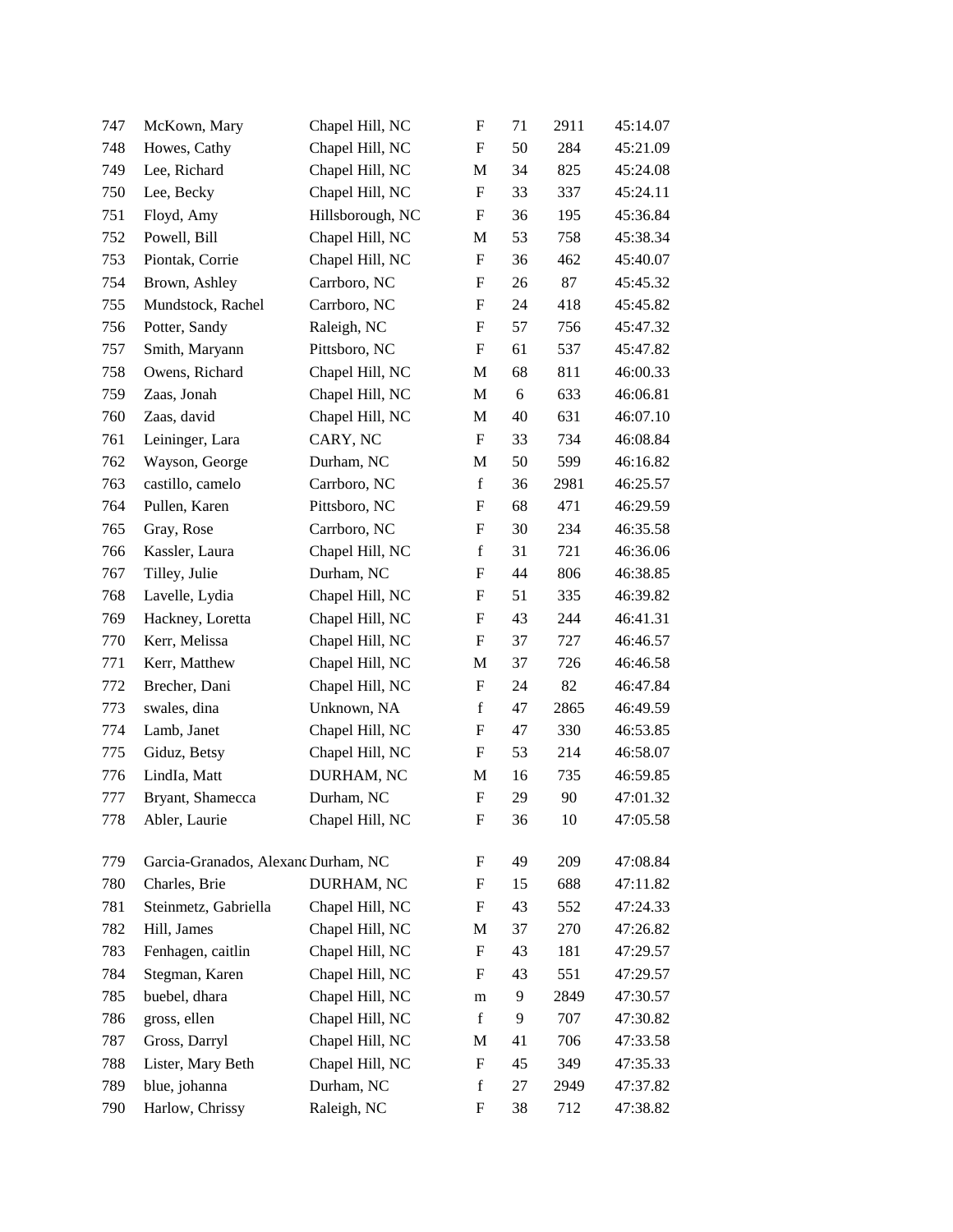| 791 | Powers, Bill                              | Chapel Hill, NC   | M                         | 77 | 849  | 47:40.81 |
|-----|-------------------------------------------|-------------------|---------------------------|----|------|----------|
| 792 | Fiorito Jr, Agustin                       | Chapel Hill, NC   | M                         | 12 | 191  | 47:48.32 |
| 793 | Vetter, Nicole                            | Chapel Hill, NC   | $\boldsymbol{\mathrm{F}}$ | 33 | 589  | 48:38.35 |
| 794 | Franklin, Robin                           | Durham, NC        | F                         | 40 | 199  | 48:38.58 |
| 795 | Graden, Mayra                             | Chapel Hill, NC   | $\boldsymbol{\mathrm{F}}$ | 49 | 230  | 48:42.81 |
| 796 | Saussy, Lianne                            | Chapel Hill, NC   | $\boldsymbol{\mathrm{F}}$ | 8  | 800  | 48:50.33 |
| 797 | Saussy, Casey                             | Chapel Hill, NC   | F                         | 47 | 801  | 48:51.57 |
| 798 | Jackson, Kimberley                        | Chapel Hill, NC   | $\boldsymbol{\mathrm{F}}$ | 50 | 293  | 48:51.59 |
| 799 | harris, andrew                            | DURHAM, NC        | m                         | 12 | 254  | 48:51.84 |
| 800 | Beal, Jo Ann                              | Bear Creek, NC    | $\boldsymbol{\mathrm{F}}$ | 57 | 44   | 48:59.83 |
| 801 | Maclay, Michelle                          | Carrboro, NC      | $\boldsymbol{\mathrm{F}}$ | 45 | 369  | 49:00.09 |
| 802 | nanney, grace                             | Chapel Hill, NC   | $\mathbf f$               | 13 | 2915 | 49:00.82 |
| 803 | Coleman, Anna                             | Chapel Hill, NC   | ${\bf F}$                 | 15 | 640  | 49:01.59 |
| 804 | Padden, Amanda                            | Chapel Hill, NC   | $\mathbf f$               | 13 | 666  | 49:02.07 |
| 805 | Coleman, Sharla                           | Chapel Hill, NC   | $\boldsymbol{\mathrm{F}}$ | 49 | 641  | 49:03.07 |
| 806 | Harris, Jerry                             | DURHAM, NC        | M                         | 72 | 255  | 49:03.58 |
| 807 | KARIUKI, JANET                            | Hillsborough, NC  | F                         | 42 | 307  | 49:06.07 |
| 808 | Wofford, Anne                             | Carrboro, NC      | $\boldsymbol{\mathrm{F}}$ | 26 | 622  | 49:06.34 |
| 809 | Hammel, Kacey                             | Carrboro, NC      | $\boldsymbol{F}$          | 34 | 248  | 49:18.85 |
| 810 | jennings, sarah                           | Chapel Hill, NC   | $\mathbf f$               | 11 | 2976 | 49:19.10 |
| 811 | Marrale, Kelley                           | Durham, NC        | $\boldsymbol{\mathrm{F}}$ | 32 | 376  | 49:19.83 |
| 812 | Weber, Frank                              | Durham, NC        | M                         | 43 | 602  | 49:20.07 |
| 813 | Baker, James                              | Carrboro, NC      | M                         | 29 | 33   | 49:29.07 |
| 814 | Overton, Johnny                           | Carrboro, NC      | M                         | 28 | 443  | 49:29.57 |
| 815 | Fiorito, Teresa                           | Chapel Hill, NC   | $\boldsymbol{\mathrm{F}}$ | 9  | 190  | 49:30.07 |
| 816 | Littles, Rachel                           | Durham, NC        | $\boldsymbol{\mathrm{F}}$ | 39 | 351  | 49:32.32 |
| 817 | Beal, Penny                               | Apex, NC          | F                         | 49 | 46   | 49:33.08 |
| 818 | perschy, teresa                           | Apex, NC          | $\boldsymbol{\mathrm{F}}$ | 51 | 751  | 49:34.82 |
| 819 | Strobel, Jennifer                         | Durham, NC        | $\boldsymbol{F}$          | 38 | 558  | 49:52.83 |
| 820 | Rogers, Jeannie                           | Chapel Hill, NC   | $\boldsymbol{F}$          | 53 | 485  | 49:55.09 |
| 821 | fesperman, katie                          | Durham, NC        | $\mathbf f$               | 13 | 2930 | 49:59.57 |
| 822 | Strickland, Jennifer                      | Carrboro, NC      | F                         | 51 | 557  | 50:07.34 |
| 823 | Sutton, Sonya                             | Hillsborough, NC  | $\boldsymbol{\mathrm{F}}$ | 33 | 563  | 50:09.07 |
| 824 | Burch, Erin                               | Chapel Hill, NC   | F                         | 34 | 93   | 50:13.33 |
| 825 | Henriquez, Sandy                          | Chapel Hill, NC   | $\boldsymbol{F}$          | 44 | 266  | 50:23.33 |
| 826 | sisk, robert                              | Chapel Hill, NC   | m                         | 55 | 835  | 50:23.33 |
| 827 | Althouse, Linda                           | Chapel Hill, NC   | $\boldsymbol{F}$          | 46 | 17   | 50:28.34 |
| 828 | Brooke, Carol                             | Carrboro, NC      | $\boldsymbol{F}$          | 46 | 85   | 50:30.09 |
| 829 | Dall, Corey                               | Durham, NC        | $\boldsymbol{F}$          | 30 | 144  | 50:39.59 |
| 830 | tipton, bj                                | Chapel Hill, NC   | $\boldsymbol{F}$          | 48 | 2989 | 50:39.84 |
| 831 | Wertley-Rotenberry, Julia Chapel Hill, NC |                   | F                         | 41 | 603  | 50:41.82 |
| 832 | Thomas, Abby                              | Chapel Hill, NC   | $\boldsymbol{F}$          | 15 | 781  | 51:19.84 |
| 833 | Kelly, Jessica                            | <b>GRAHAM, NC</b> | F                         | 34 | 2875 | 51:22.32 |
| 834 | Daugherty, Cynthia                        | Raleigh, NC       | $\boldsymbol{F}$          | 38 | 148  | 51:31.08 |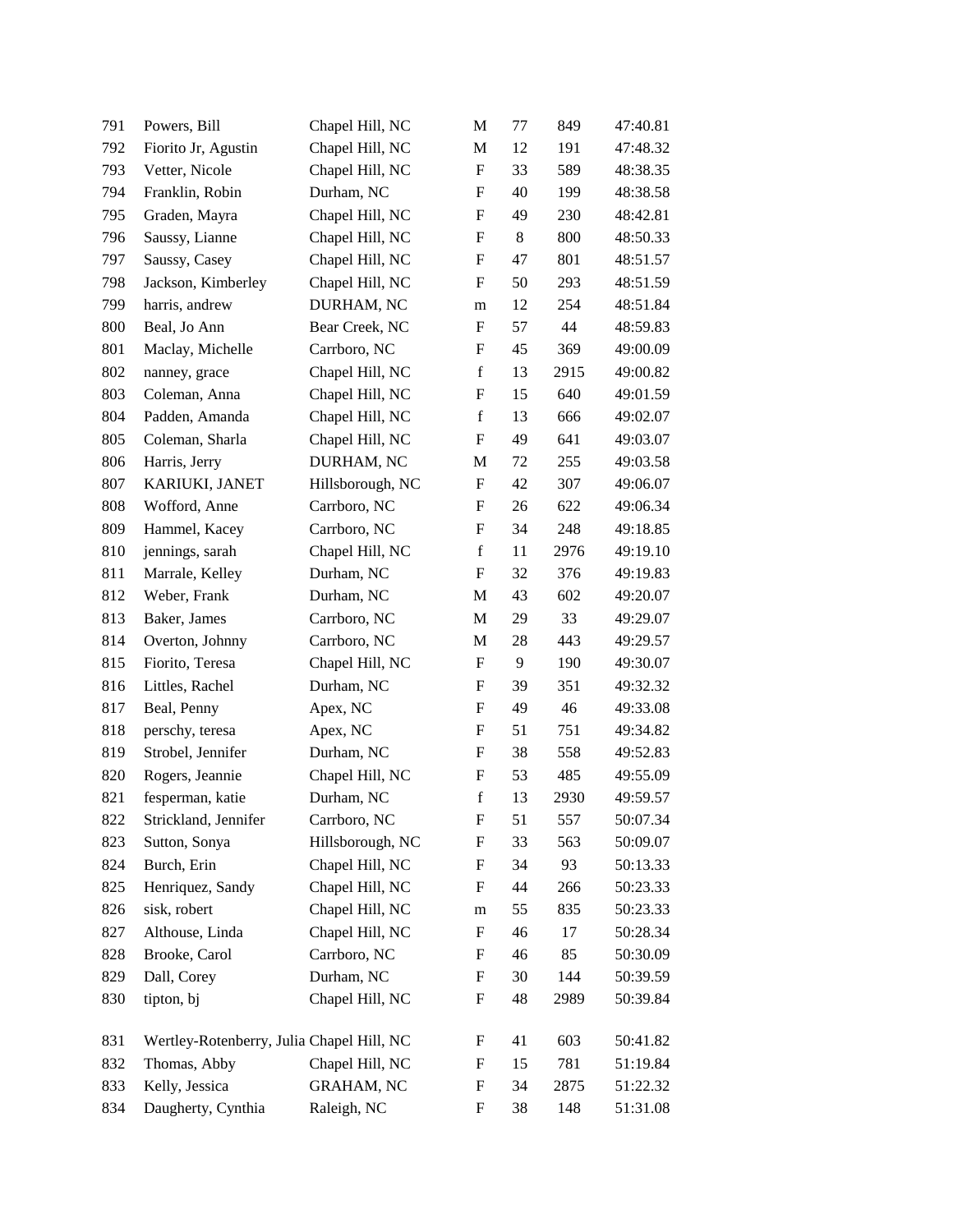| 835 | Crain, rita            | Carrboro, NC          | $\boldsymbol{\mathrm{F}}$ | 53 | 2848 | 51:41.58   |
|-----|------------------------|-----------------------|---------------------------|----|------|------------|
| 836 | flora, ronald          | Chapel Hill, NC       | M                         | 50 | 194  | 51:55.84   |
| 837 | Lee, LouAnn            | Sanford, NC           | F                         | 59 | 339  | 52:00.58   |
| 838 | Cox, Shannon           | <b>GRAHAM, NC</b>     | $\mathbf f$               | 36 | 2908 | 52:02.09   |
| 839 | Bono, Lisa             | Chapel Hill, NC       | F                         | 31 | 68   | 52:03.10   |
| 840 | rajo, sonia            | Chapel Hill, NC       | $\mathbf f$               | 44 | 472  | 52:03.32   |
| 841 | Hillyer, Bridget       | Chapel Hill, NC       | F                         | 38 | 272  | 52:04.07   |
| 842 | Brandon, Russell       | Durham, NC            | M                         | 50 | 79   | 52:04.34   |
| 843 | moran, kerri           | Cary, NC              | $\mathbf f$               | 31 | 2994 | 52:11.10   |
| 844 | Lieberum, Susan        | Pittsboro, NC         | F                         | 57 | 348  | 52:11.34   |
| 845 | Haywood, Marion        | Chapel Hill, NC       | $\boldsymbol{\mathrm{F}}$ | 65 | 262  | 52:12.35   |
| 846 | Cohen, Meg             | Chapel Hill, NC       | F                         | 45 | 126  | 52:19.57   |
| 847 | Bunny, Kristin         | Carrboro, NC          | F                         | 24 | 91   | 52:26.33   |
| 848 | Spade, Avery           | Carrboro, NC          | F                         | 8  | 544  | 53:04.09   |
| 849 | Spade, Steve           | Carrboro, NC          | M                         | 62 | 545  | 53:05.33   |
| 850 | yaemsiri, sirin        | Carrboro, NC          | $\mathbf f$               | 30 | 793  | 53:17.09   |
| 851 | Clinnin, Kaitlin       | Chapel Hill, NC       | F                         | 24 | 690  | 53:30.07   |
| 852 | Lewis, Virginia        | Carrboro, NC          | $\mathbf F$               | 48 | 346  | 53:40.33   |
| 853 | Lewis, Skye            | Winterville, NC       | F                         | 39 | 344  | 54:00.57   |
| 854 | Duchatelier, Phani     | DURHAM, NC            | F                         | 22 | 699  | 54:36.09   |
| 855 | Davis, Paige           | Raleigh, NC           | F                         | 43 | 152  | 54:36.56   |
| 856 | Ruebesam, Sharon       | Raleigh, NC           | F                         | 37 | 496  | 54:58.82   |
| 857 | Boggiano, Tracy        | <b>BURLINGTON, NC</b> | F                         | 35 | 64   | 55:20.07   |
| 858 | Weber, Amanda          | Durham, NC            | F                         | 40 | 601  | 55:23.34   |
| 859 | campbell, emery        | Chapel Hill, NC       | $\mathbf f$               | 6  | 818  | 55:48.60   |
| 860 | Campbell, Dana         | Chapel Hill, NC       | $\mathbf f$               | 40 | 820  | 55:49.08   |
| 861 | campbell, ben          | Chapel Hill, NC       | m                         | 9  | 816  | 55:58.67   |
| 862 | Morris, David          | Chapel Hill, NC       | M                         | 44 | 409  | 56:03.67   |
| 863 | Rousseau, Malena       | Chapel Hill, NC       | F                         | 32 | 493  | 56:31.40   |
| 864 | Pass, Kris             | Chapel Hill, NC       | F                         | 43 | 448  | 56:54.67   |
| 865 | Salvo-Lewis, Camila    | Carrboro, NC          | $\boldsymbol{\mathrm{F}}$ | 22 | 763  | 57:03.67   |
| 866 | Fenton, Serena         | Chapel Hill, NC       | F                         | 59 | 183  | 57:12.65   |
| 867 | Lane, Carolyn          | Durham, NC            | F                         | 51 | 331  | 57:15.16   |
| 868 | Valentine, Irene       | Chapel Hill, NC       | F                         | 43 | 581  | 57:17.64   |
| 869 | Long, Lauralee         | Chapel Hill, NC       | F                         | 36 | 357  | 57:21.14   |
| 870 | Groder, Andrea         | Durham, NC            | F                         | 46 | 241  | 57:25.89   |
| 871 | miller-anderson, lydia | Chapel Hill, NC       | F                         | 41 | 398  | 57:28.39   |
| 872 | Simpson-Vos, Juliellen | Durham, NC            | F                         | 42 | 530  | 58:38.92   |
| 873 | simpson-vos, sydney    | Durham, NC            | $\mathbf f$               | 9  | 837  | 58:39.17   |
| 874 | Lytle, Barbara         | Carrboro, NC          | F                         | 44 | 367  | 58:42.91   |
| 875 | Taurasi, Lynda-Marie   | Carrboro, NC          | F                         | 33 | 664  | 58:47.64   |
| 876 | Walton, Tonya          | Chapel Hill, NC       | F                         | 33 | 593  | 58:56.39   |
| 877 | dunn, clarea           | Virginia Beach, VA    | $\mathbf f$               | 40 | 847  | 1:00:10.65 |
| 878 | Clemens, Georgie       | Chapel Hill, NC       | F                         | 44 | 689  | 1:00:22.89 |